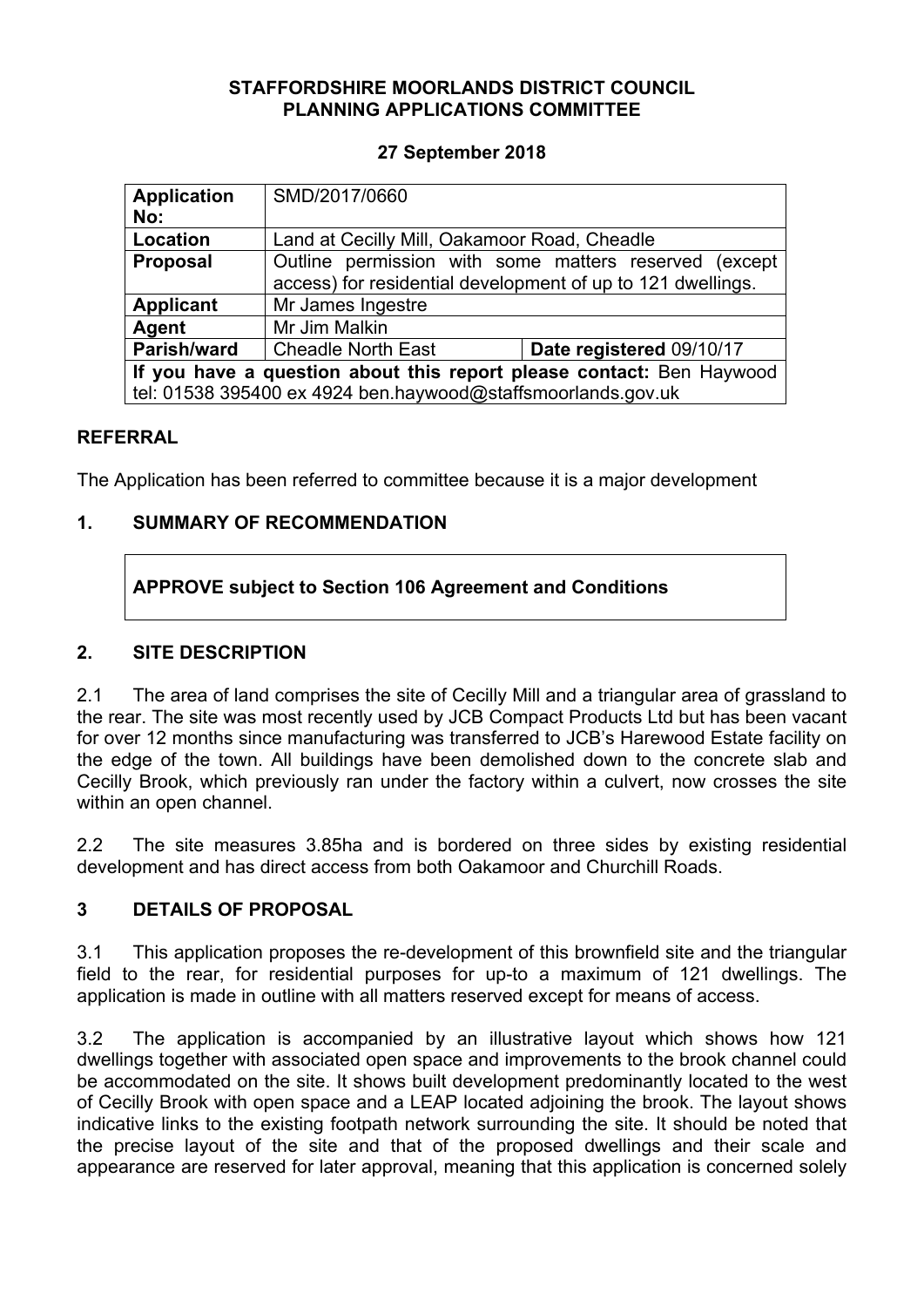with the principle of residential development on the site together with the means of access to the site.

3.3 The site is currently provided with two access points, one from Oakamoor Road and one from Churchill Road. These access points will be utilised to serve the residential development. Oakamoor Road provides the principal access to the site and was utilised as the main point of access to the former mill and factory.

### **4. RELEVANT PLANNING HISTORY**

4.1 The site has a wide and varied planning history linked to its previous uses, none of this is however relevant to the wider redevelopment of the site.

### **5. PLANNING POLICIES**

5.1 The Development Plan comprises of:

- Staffordshire Moorlands Local Plan (Adopted 1998)
- The Staffordshire Moorlands Local Development NPPF Core Strategy (Adopted March 2014)
- The Minerals Local Plan (Adopted December 1999) Saved Policies 2007
- Staffordshire & Stoke-in-Trent Joint Waste Core Strategy (Adopted March 2013)

### Staffordshire Moorlands Local Plan (1998)

5.2 Development boundaries within the 1998 Adopted Local Plan are still in force until such time as they are reviewed and adopted through the site allocations process.

### Adopted Staffordshire Moorlands Local Development Framework (LDF) (26<sup>th</sup> March 2014)

5.3 The Staffordshire Moorlands Local Development Framework (LDF) is a District wide development plan which replaces the Staffordshire Moorlands Local Plan to provide a framework for delivering development up to 2026. The Core Strategy is the key LDF document. It is a strategic District wide plan which influences how and where the Staffordshire Moorlands will develop in the future. It sets out what the Council would like to achieve in each of the main towns and the rural areas outside of the Peak District National Park. The Core Strategy provides the framework for future LDF documents which will then identify specific sites for development in the District (Site Allocations Development Plan Document) and provides detailed guidance to supplement the policies (Supplementary Planning Guidance).

5.4 The following CS (Core Strategy) policies are relevant to the application:-

- **SS1 Development Principles**
- SS1a Presumption in Favour of Sustainable Development
- **SS6c Other Rural Areas Area Strategy**
- **SS8 Blythe Bridge Regional Investment Site**
- E2 Employment Sites
- **SD4 Pollution and Flood Risk**
- H1 New Housing Development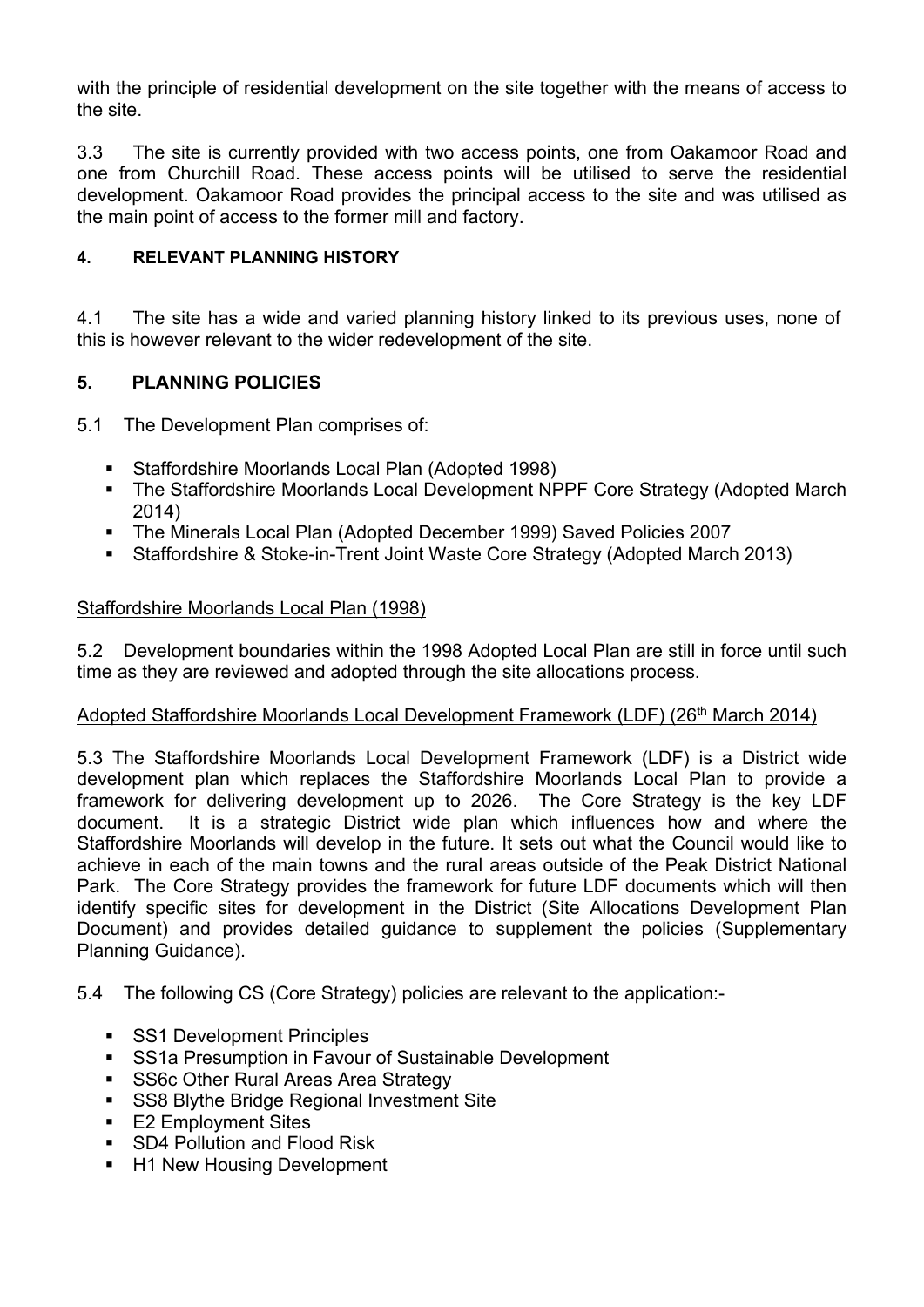- H2 Affordable and Local Needs Housing
- DC1 Design Considerations
- DC2 The Historic Environment
- **DC3 Landscape and Settlement Setting**
- C1 Creating Sustainable Communities
- **C2 Sport, Recreation and Open Space**
- NE1 Biodiversity and Geological Resources
- T1 Development and Sustainable Transport
- T2 Other Sustainable Transport Measures

*Supplementary Planning Guidance (SPG)*

- Developer/Landowner Contributions SPG (2004)
- **Housing for Local People and Affordable Housing SPG (2005)**
- Public Open Space (2004)
- Space about Dwellings (September 1998 Appendix 3 Local Plan)

#### *National Planning Policy NPPF*

*National Planning Policy Guidance*

#### Local Plan process

5.5 The Council agreed to publish the Local Plan Submission Version for representations in February 2018. At this point, the Council agreed that the Local Plan was "sound". Formal representations were then invited from residents, businesses and other stakeholders to provide them with the opportunity to support or challenge the soundness or legal compliance of the Local Plan. This stage in the process followed three previous public consultations since 2015 which had informed the preparation of the Local Plan alongside a comprehensive evidence base.

5.6 In June 2018, the Council subsequently agreed to submit the Local Plan Submission Version to the Secretary of State for examination. An examination in public will now be held this Autumn in order to determine whether the Local Plan is sound and legally compliant. Subject to the findings of the appointed inspector, the Local Plan is expected to be adopted in the Spring of 2019. At his point, it will supersede the adopted Core Strategy and become part of the statutory development plan for the District.

5.7 In this context, the Council's position on the weight to be given to the policies contained in the Local Plan Submission Version in terms of the three criteria set out in Paragraph 48 of the NPPF is as follows:

5.8 The stage of preparation – the Local Plan is now at an advanced stage of preparation as the Council has submitted it to the SoS for examination

- The extent to which there are unresolved objections to relevant policies this varies depending on the policy in question. The Officer Comments section of this report identifies the level of outstanding objections to each policy and recommends the amount of weight to be given to them at this stage in the process
- The degree of consistency of policies with the NPPF given that the Council has submitted a Local Plan that it considers to be sound, all policies are deemed to be consistent with the NPPF.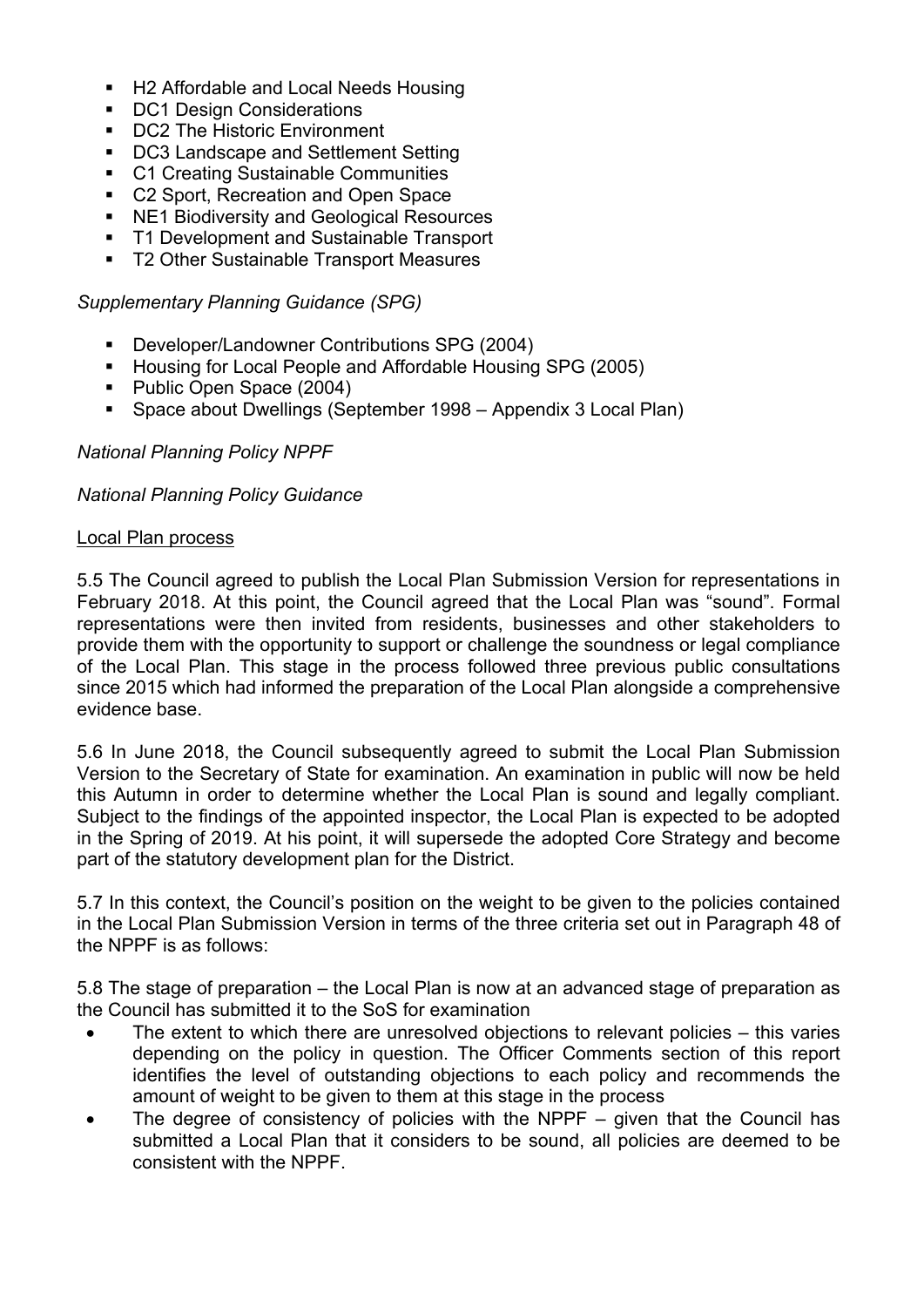### Emerging Policies

The following policies are considered to be relevant to this application: Policy SS1 Development Principles Policy 1a Presumption in favour of sustainable development SS2 Settlement Hierarchy SS7 Cheadle Area Strategy Policy H1 New Housing Development SD4 Pollution and Water Quality SD5 Flood Risk E3 Existing Employment Areas H3 Affordable Housing NE1 Biodivserity and Geological Resources NE2 Trees Woodland and Hedgerows T1 Development and sustainable transport measures DSC2 Cecilly Brook Strategic Development Area

# **6. CONSULTATIONS CARRIED OUT**

| <b>Site Notice Posted</b>      | Expired.       |
|--------------------------------|----------------|
| <b>Press Notice Published</b>  | Expired.       |
| <b>Neighbour Notifications</b> | <b>Expired</b> |

### **Cheadle Town Council**

6.1 No objections to this application subject to a condition that the developers use a lorry wash in order to limit the amount of mud/debris being brought on to the highway, a lesson learned from a previous development which caused problems for the town. In addition, the Council would like confirmation that they will be consulted regarding the Section 106 agreement in connection with this application in order to make sure their views are considered in the agreement and this is the best use of the money.

### **Conservation Officer**

6.2 No designated heritage assets in the immediate vicinity – although the conclusion of the Heritage Report recommends the recording of a 19<sup>th</sup> century silk mill on site. As far as I can see the site has been cleared so this report must be out of date. There is a recommendation for archaeological investigation (refer to the County Archaeologist).

### **Coal Authority**

6.3 No objection subject to conditions.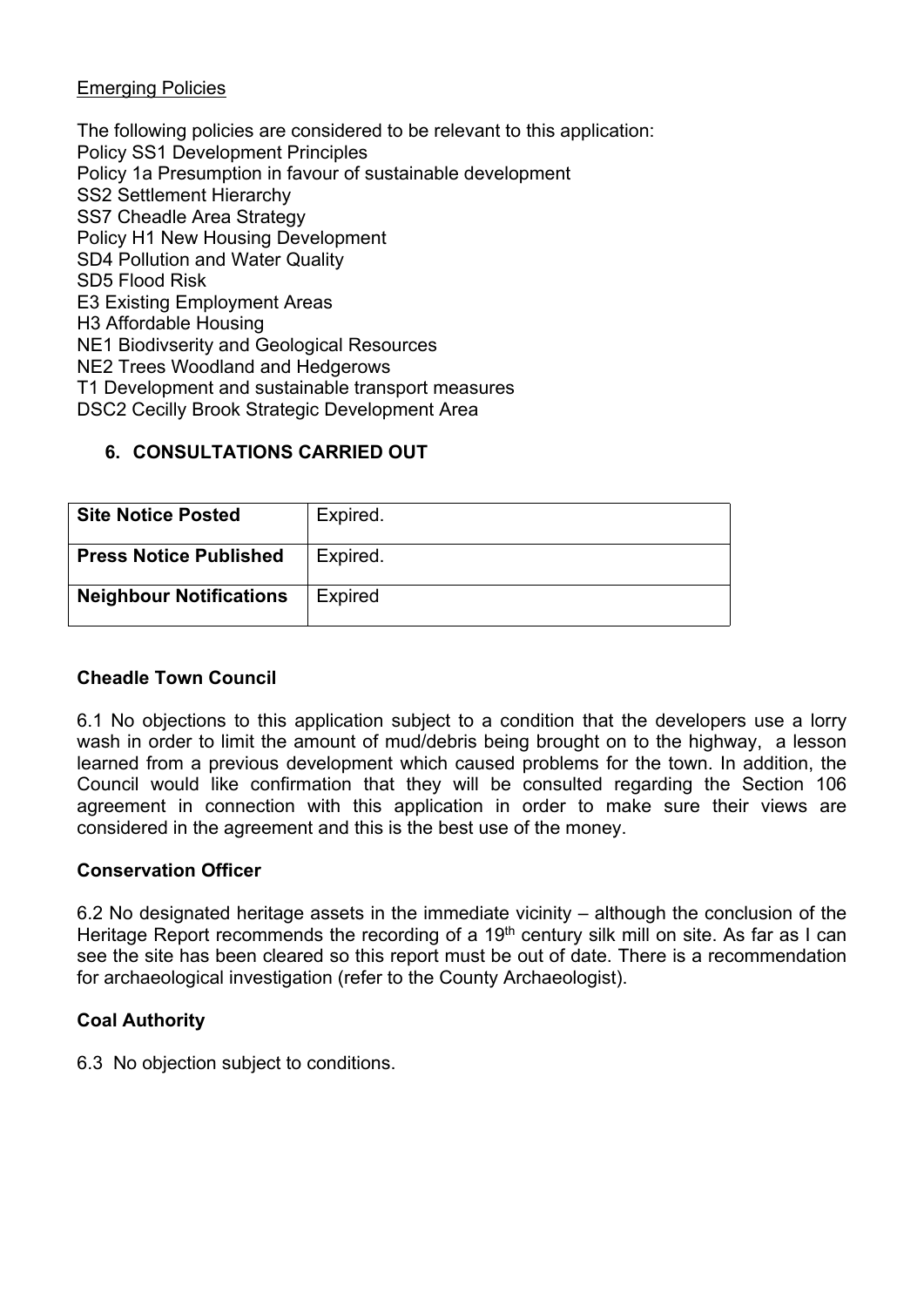# **Policy Officer**

6.4 In addition to the adopted Core Strategy & NPPF please note the following:

- The northern part of the site was included as a housing option in the Preferred Options Local Plan (July 2017) with an anticipated capacity of 45 dwellings. See draft Policy DSC 2 - Cecilly Brook Strategic Development Area.
- Need to provide good mix of housing types and sizes please see SHMA.
- Eastern section of site forms part of the Cecilly Brook Local Nature Reserve (LNR) and holds a strong population of water voles. Natural England should be consulted.
- Northern part of site was previously allocated for a primary school in old 1998 Local Plan but was never built. Its access was then bought by JCB leaving rest of the site landlocked. During the preparation of the Core Strategy the need for a new school could not be demonstrated. As part of the review of the Core Strategy and work on the site allocations SCC have now confirmed the need for a Primary school site and this has been identified in north of Cheadle as part of the Cheadle North Strategic Development Area - Policy DSC 1 and is supported by both SCC and the landowner /agent.

### **Lead Local Flood Authority**

6.5 No objection subject to conditions.

### **Arboricultural Officer**

6.6 Overall, I have no objection in principle to the proposed residential development at outline stage, including details of access, on the grounds of impact on trees and hedges.

### **County Planning Officer**

6.7 The site falls within a Minerals Safeguarding Area (MSA) for bedrock sand and superficial sand and fire clay. Having regard to the policies, guidance and observations referred to above, it is reasonable to conclude that the proposed development would not lead to the sterilisation of important mineral resources. Therefore, the County Council, acting as Minerals and Waste Planning Authority, has no objection but draws attention to the requirements of the Waste Local Plan which states that Major developments should:

- i. Use / Address waste as a resource;
- ii. Minimise waste as far as possible;
- iii. Demonstrate the use of sustainable design and construction techniques, i.e.: resource-efficiency in terms of sourcing of materials, construction methods, and demolition;
- iv. Enable the building to be easily decommissioned or reused for a new purpose; and enable the future recycling of the building fabric to be used for its constituent material;
- v. Maximise on-site management of construction, demolition and excavation waste arising during construction;
- vi. Make provision for waste collection to facilitate, where practicable, separated waste collection systems; and,
- vii. Be supported by a site waste management plan / waste audit if the development is likely to generate significant volumes of waste.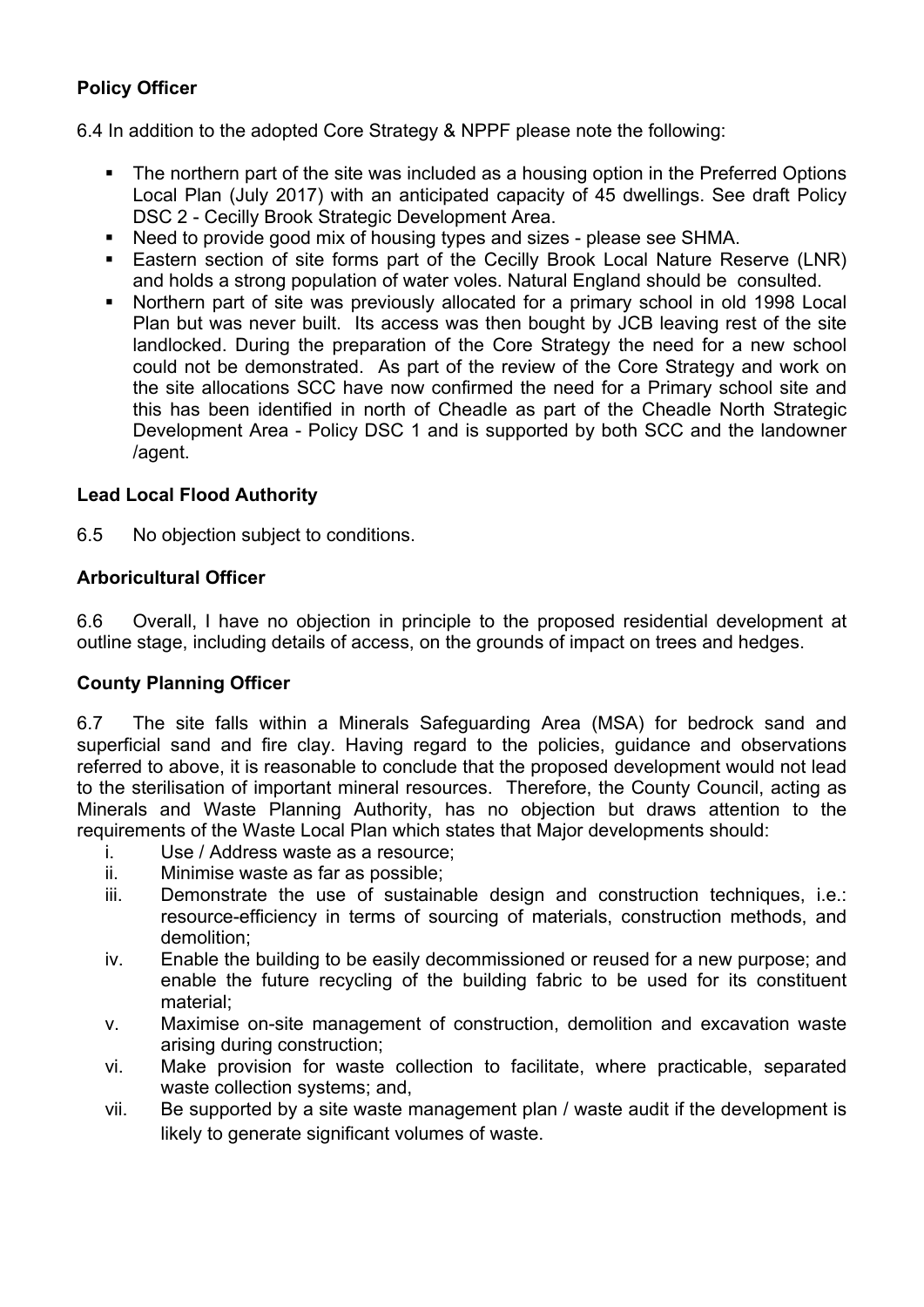# **Natural England**

6.8 Natural England has no comments to make on this application.

### **Rights of Way**

6.9 The Feasibility Layout 01 and Planning Statement both recognise the existence of Public Footpath No 68 Cheadle Parish which crosses the proposed development site inside and along the northern boundary. The attention of the developer should be drawn to the existence of the path and to the requirement that any planning permission given does not construe the right to divert, extinguish or obstruct any part of the public path. If the path does need diverting as part of these proposals the developer would need to apply to your council under section 257 of the Town and Country Planning Act 1990 to divert the footpath to allow the development to commence. The County Council will need to be formally consulted on the proposal to divert this footpath. The applicants should be reminded that the granting of planning permission does not constitute authority for interference with the right of way or its closure or diversion.

6.10 It is important that users of the path are still able to exercise their public rights safely and that the path is reinstated if any damage to the surface occurs as a result of the proposed development. The surface of the footpath must be kept in a state of repair such that the public right to use it can be exercised safely and at all times. Heavy vehicular use can cause the way to become unsuitable for use and in some instances dangerous. Attention needs to be drawn to this and that surface works may be required.

6.11 We would ask that trees are not planted within 3 metres of the footpath unless the developer and any subsequent landowners are informed that the maintenance of the trees is their responsibility.

### **Severn Trent Water**

- 6.12 Have no objections to the proposals subject to the inclusion of the following condition:
	- The development hereby permitted should not commence until drainage plans for the disposal of foul and surface water flows have been submitted to and approved by the Local Planning Authority, and
	- The scheme shall be implemented in accordance with the approved details before the development is first brought into use. This is to ensure that the development is provided with a satisfactory means of drainage as well as to prevent or to avoid exacerbating any flooding issues and to minimise the risk of pollution

### **Staffordshire County Council Education**

6.13 In response to the above planning application the School Organisation team has the following comments:

- This development falls within the catchments of The Cheadle Academy and the Cheadle Primary School.
- The development is scheduled to provide 121 dwellings. A development of 117 houses could add 25 primary aged children, 18 secondary aged children and 4, 6th form aged young adults.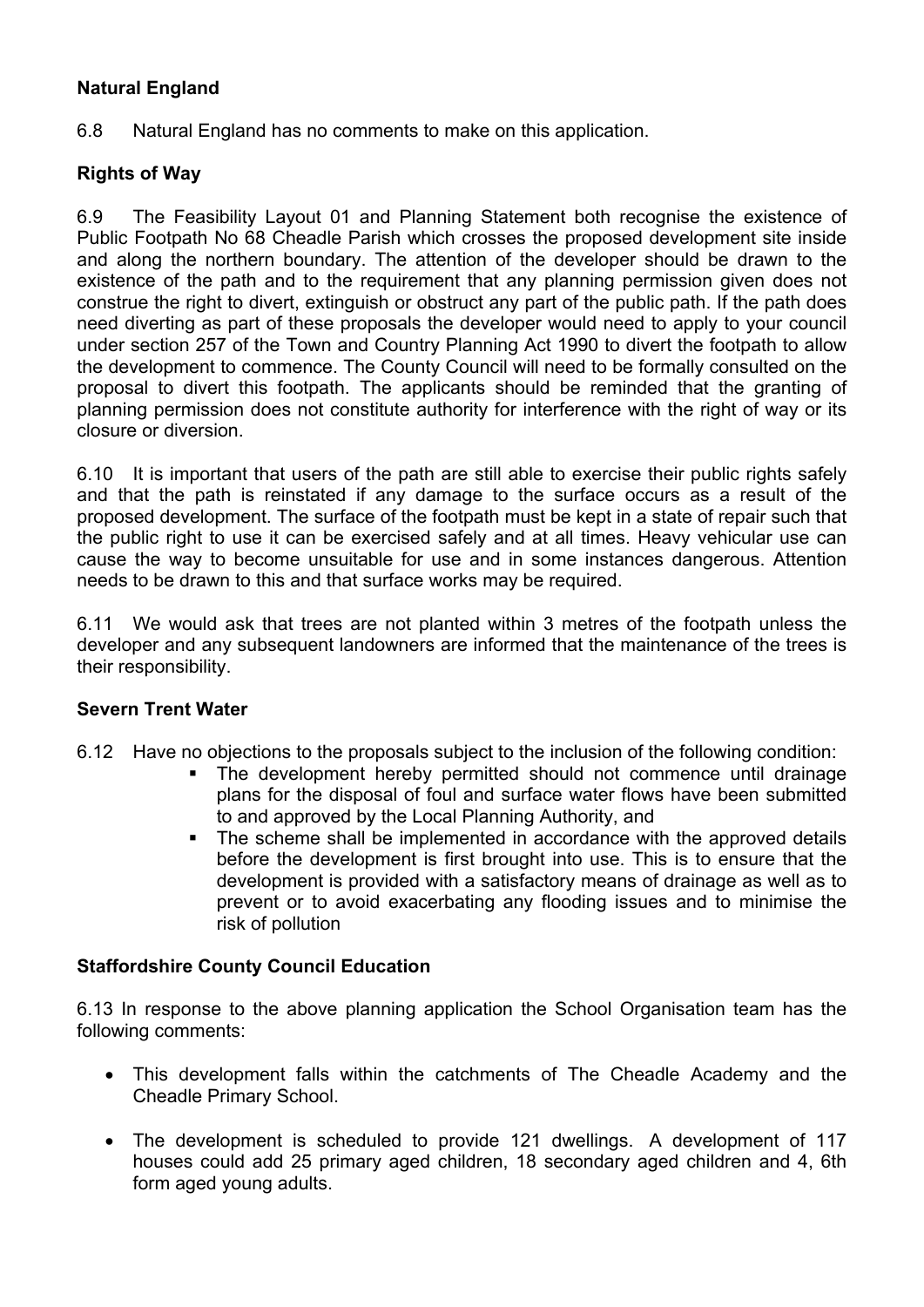- The Cheadle Academy is projected to have sufficient space to accommodate the likely demand from pupils generated by the development.
- However, Cheadle Primary School is projected to be full for the foreseeable future.

#### Primary School Provision

- It has been identified that the level of growth proposed in Staffordshire Moorlands Local Plan for Cheadle will necessitate a new primary school to be delivered within one of the residential development sites.
- The County Council is working with Staffordshire Moorlands District Council (SMDC) to plan strategically for the education infrastructure required to accommodate the children generated by the level of housing growth proposed across the District.
- The County Council has a statutory duty to secure the sufficient supply of school places, which includes requiring developers to provide additional education provision in line with the pupils generated by proposed new housing.
- We will therefore be requesting a contribution towards primary school provision. A fair, transparent and consistent approach must be taken across large developments proposed in the Cheadle area. As a new school will be necessary to accommodate the level of development proposed in the area, this site will be required to contribute proportionally to the cost of providing the new school and acquisition of the land (relative to the development).
- We have been advised that the cost of a new 210 place primary school (1 form entry) would be in the region of £4.2 million (excluding acquisition of the necessary land).
- Based on 117 houses the proportional contribution towards a new primary school of this size would be £497,981 (plus the proportional cost of the acquisition of the necessary land).
- The above is based on current demographics which can change over time and therefore we would wish to be consulted on any further applications for this site.
- We reserve the right to amend the necessary education calculations at a later date if circumstances in the area materially change prior to determination of this planning application. We may also amend our requirement if/when a school place strategy has been finalised to ensure forward planning of future needs for school facilities against local plan residential housing requirements.

#### **Environment Agency**

6.28 I refer to the revised Flood Risk Assessment prepared by Weetwood Services Ltd. This submission addresses our objection relating to flood risk, subject to conditions. However, the issues surrounding the impact upon biodiversity, as detailed in our letter dated 24 October 2017, have yet to be addressed. As such we maintain an objection to the scheme but offer the following comments solely in reply to the submitted FRA.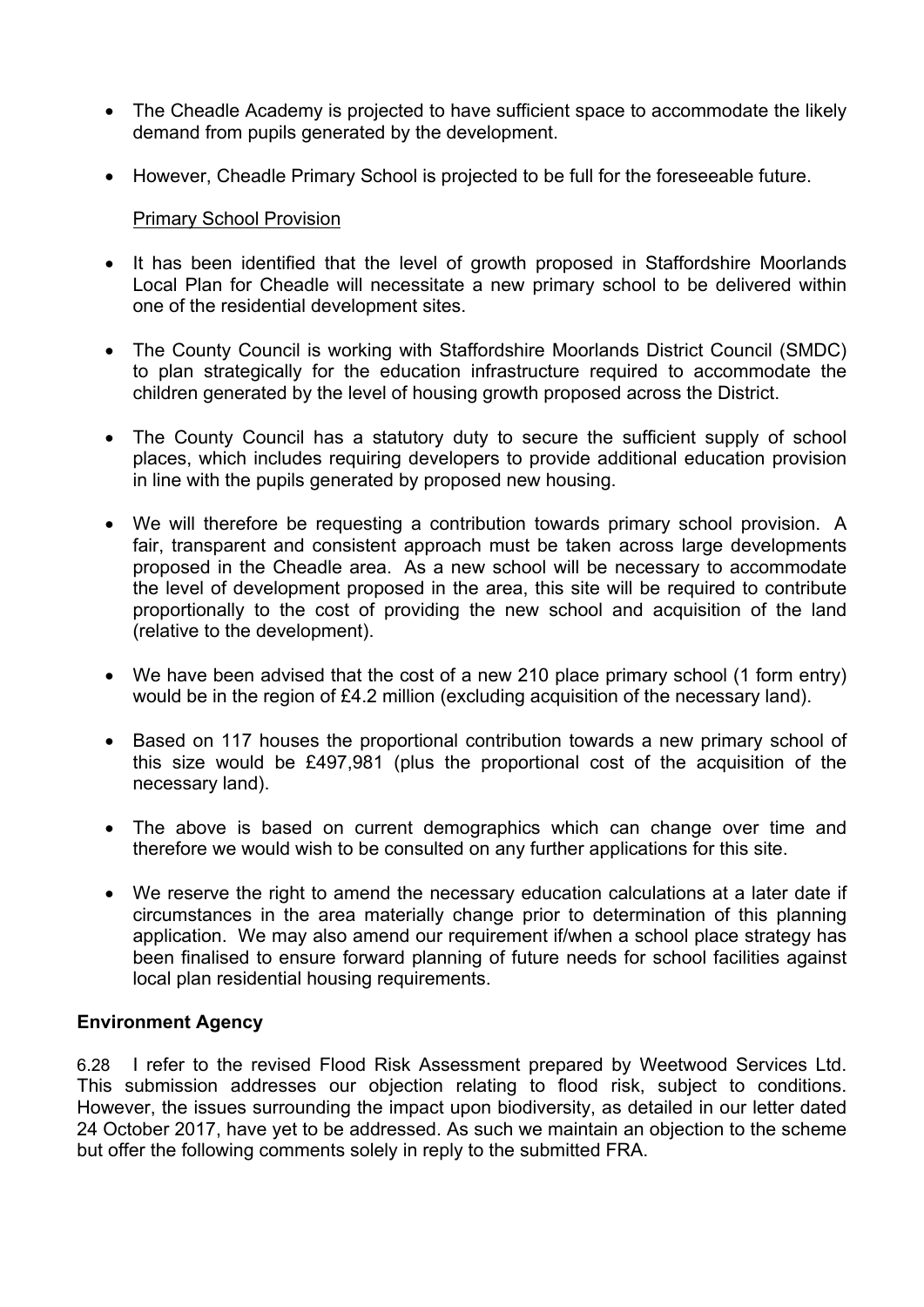6.29 Notwithstanding our objection on biodiversity grounds, the proposed development would only meet the requirements of the National Planning Policy Framework if a number of measure(s) as detailed in the Flood Risk Assessment submitted with this application are implemented and secured by way of a planning condition on any planning permission.

6.30 The Environment Agency object to the proposed development in the absence of an adequate buffer zone to the Cecilly Brook and recommend refusal on this basis for the following reasons: The National Planning Policy Framework (NPPF), paragraph 109 recognises that the planning system should aim to conserve and enhance the natural and local environment by minimising impacts on biodiversity and providing net gains in biodiversity where possible, contributing to the Government's commitment to halt the overall decline in biodiversity, including by establishing coherent ecological networks that are more resilient to current and future pressures. Article 10 of the Habitats Directive stresses the importance of natural networks of linked habitat corridors to allow the movement of species between suitable habitats, and promote the expansion of biodiversity. River corridors are particularly effective in this way. Such networks and corridors may also help wildlife adapt to climate change. In this instance the proposed development would have an adverse impact on water voles. Paragraph 118 of the NPPF states that opportunities to incorporate biodiversity in and around developments should be encouraged.

6.31 The proposed development should provide an 8 metre-wide buffer zone measured from the bank top/wetland edge (defined as the point at which the bank meets the level of the surrounding land) alongside the Cecilly Brook. The buffer zone should be free from all built development including lighting. To reduce light spill into the river corridor outside the buffer zone, all artificial lighting should be directional and focused with cowlings (for more information see Institute of Lighting Professionals (formerly the Institute of Lighting Engineers) 'Guidance Notes for the Reduction of Obtrusive Light'. Landscaping could be incorporated into the buffer zone providing the design is more natural and less formal e.g. minimal mown grass. The buffer zone should be planted with locally native species of UK genetic provenance and appropriately managed under an agreed scheme. The buffer zone and river corridor should form a valuable part of green infrastructure and it can also add value and desirability to the new dwellings by providing aesthetically attractive spaces. The concrete piles on the river banks at the southern end of the site should be removed and the banks re-profiled and naturalised along with any artificial in channel obstructions. The channel could also be enhanced by encouraging a more meandering course and installing gravel for fish spawning habitat. Any scheme to provide a buffer zone will need to include a working methods statement detailing how the buffer zone will be protected/created during construction.

# **Ecology**

6.32 The management plan is an improvement on the previous version and I welcome the inclusion of my comments. However, I am still concerned that that main access drive along the western boundary of the site requires a wider buffer zone between the road and Cecilly Brook. The main western access road as two-three metres from the edge of Cecilly Brook according to the plan. Strachan *et al* (2011) in the water vole conservation Handbook recommends a minimum 5m buffer. It is not clear from the outline ecological management plan how potential impact on water voles from flooding, pollution run of from roads and sediment will be adequately mitigated by the design. Low level fencing to avoid residents parking on areas of crated semi-improved grassland will be necessary.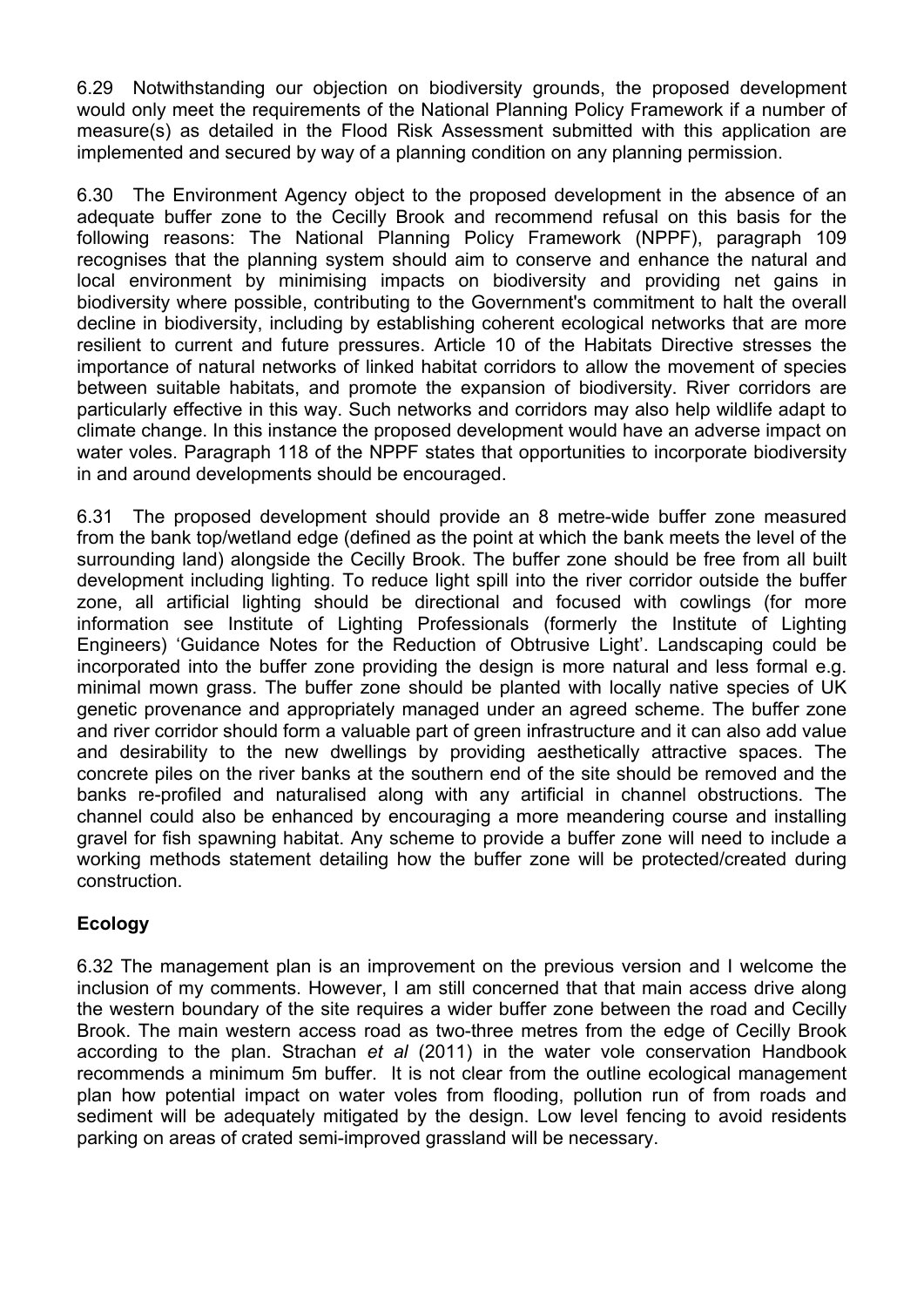6.33 The revised layout plan drawing 07 shows hedgerow retained within the curtilages of gardens. This will be difficult to manage and it would be better to enhance existing retained hedgerows. The hedgerow along the north eastern boundary of the site is has no adjacent grassland buffer strip. To enhance the value of the hedgerow as a habitat for biodiversity it would be desirable to have the hedgerow within a 2-3m adjacent buffer of species rich grassland separating the hedgerow and adjacent road. Areas of hedgerow are proposed to be removed near the access to the site form Church Road . Enhancing the north –east boundary hedgerow via a buffer strip would be act as some compensation for this.

6.34 Drawing 07 provides little space for landscaping with the interior of the development except for domestic gardens. To increase the permeability of the site for wildlife it would be desirable to have public landscaped open space adjacent to access roads and in and around car parking areas

# **Open Space**

6.35 I have looked at the proposed Feasibility Layout 01 plan and see that the developer is proposing an on site LEAP. I would suggest that this is not needed due to the proximity of Churchill Road Recreation Ground, which is adjacent to the proposed development, on the other side of the track. This site has an existing play facility which is in need of refurbishment and which could also be expanded to accommodate additional usage from the proposed development. There is a playing field for informal kick about as well as an existing Multi Use Games Area, all of which would be accessed by any new residents, as well as the potential to provide additional facilities at this site.

6.36 I would recommend that the LEAP is removed from the proposed development and that an off-site contribution for both Play and Playing Fields is provided to refurbish and enhance the facilities at Churchill Road Rec. The contributions would be as follows:‐

- Play ‐ £166,411.41 (number of bedrooms 341 as 1 beds are exempt x £488.01)
- Playing pitches £210,087.75 (number of bedrooms 345 x £608.95)

6.37 The development would need to ensure that access to Churchill Road Recreation Ground is provided. There are currently two access points onto the Recreational Ground from the track which runs adjacent to both sites – one at the northern tip of the track with the development (which is more informal), and one at the north west edge of the track with the development which is a formal access. The Feasibility Plan 01 shows that the hedgerows are to be retained, which is good, but provision needs to be made within the design and layout to allow for access from the development, across the track and onto Churchill Road Rec otherwise residents will create this themselves informally. I would suggest this is included where the formal access point is already provided on the north western edge, where the turning head is shown on the proposed plan. The off‐site contribution for play/playing fields could assist with creating improved/enhanced access from the track onto and across the Recreation Ground.

6.38 In terms of the proposed on site open space, I would suggest that this important to provide as it acts as a natural buffer between the Cecilly Brook and Cecilly Brook Local Nature Reserve. I have asked my colleague who is involved with the management of Cecilly Brook Local Nature Reserve to provide additional comments in terms of its proximity to the development.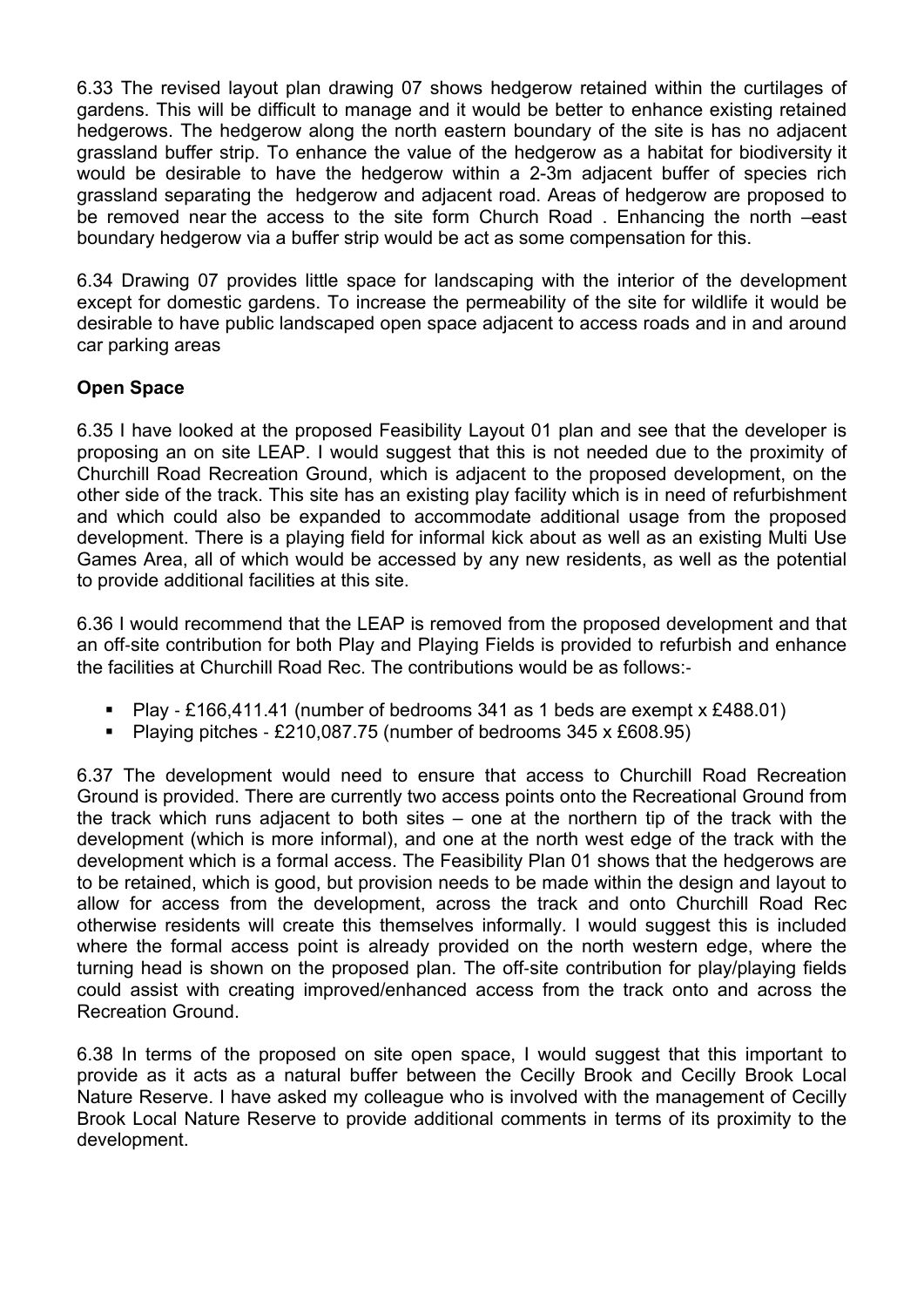### **Staffordshire County Highways**

6.39 There are no objections on Highway grounds to the proposed development subject to conditions

### **Environmental Health**

6.40 Environmental Health recommend refusal of the application due to a lack of information on the potential introduction of 121 houses will have on local air quality in Cheadle. In this instance, the primary air quality impacts will be due to the potential changes in traffic movement through Cheadle. Currently, the submitted transport assessment doesn't adequately look at the effect of the proposal on traffic in and through Cheadle and has not been accepted by County Highways.

6.41 An "old" contamination assessment (pre demolition - 2014) was submitted in support of the application. It is considered that there are some issues with this investigation, notably that it assumes that part of the site is going to be a supermarket but there are also concerns in the way the results have been statistically interpreted. The above noted, it is considered that the submitted report is sufficient to demonstrate that it is unlikely that contamination will not be to be of such magnitude to affect the feasibility of the project but further investigation will be require, to ensure the appropriate remediation strategy is developed (or is not required). The main concerns with the report are bullet pointed below but if planning is granted it is recommended that a consultant gets approval of future works prior to embarking on the investigation:

6.42 Currently Environmental Health recommend refusal of this application based on insufficient information available to determine the impacts of the development on air quality. However, should these be sufficiently addressed the following additional conditions should be applied to any future consent.

- 6.43 If consent is granted the following conditions are recommended:
	- Submission, approval and implementation of a Construction Environmental Method **Statement**
	- a further intrusive contaminated land site investigation and risk assessment
	- a detailed contaminated remediation strategy
	- contaminated land remediation verification report
	- means to deal with unexpected contamination.
	- No soil to be imported without testing for contamination.
	- a site specific noise assessment and scheme for protecting the proposed residential units for that phase of the site from external noise and necessary remediation.
	- No waste to be burnt on site

### **Third Parties**

6.44 13 objections have been received making the following points:

#### Principle of Development

Whilst I do understand how extra people can support local business, where will the extra jobs come from to support another 121/441 dwellings?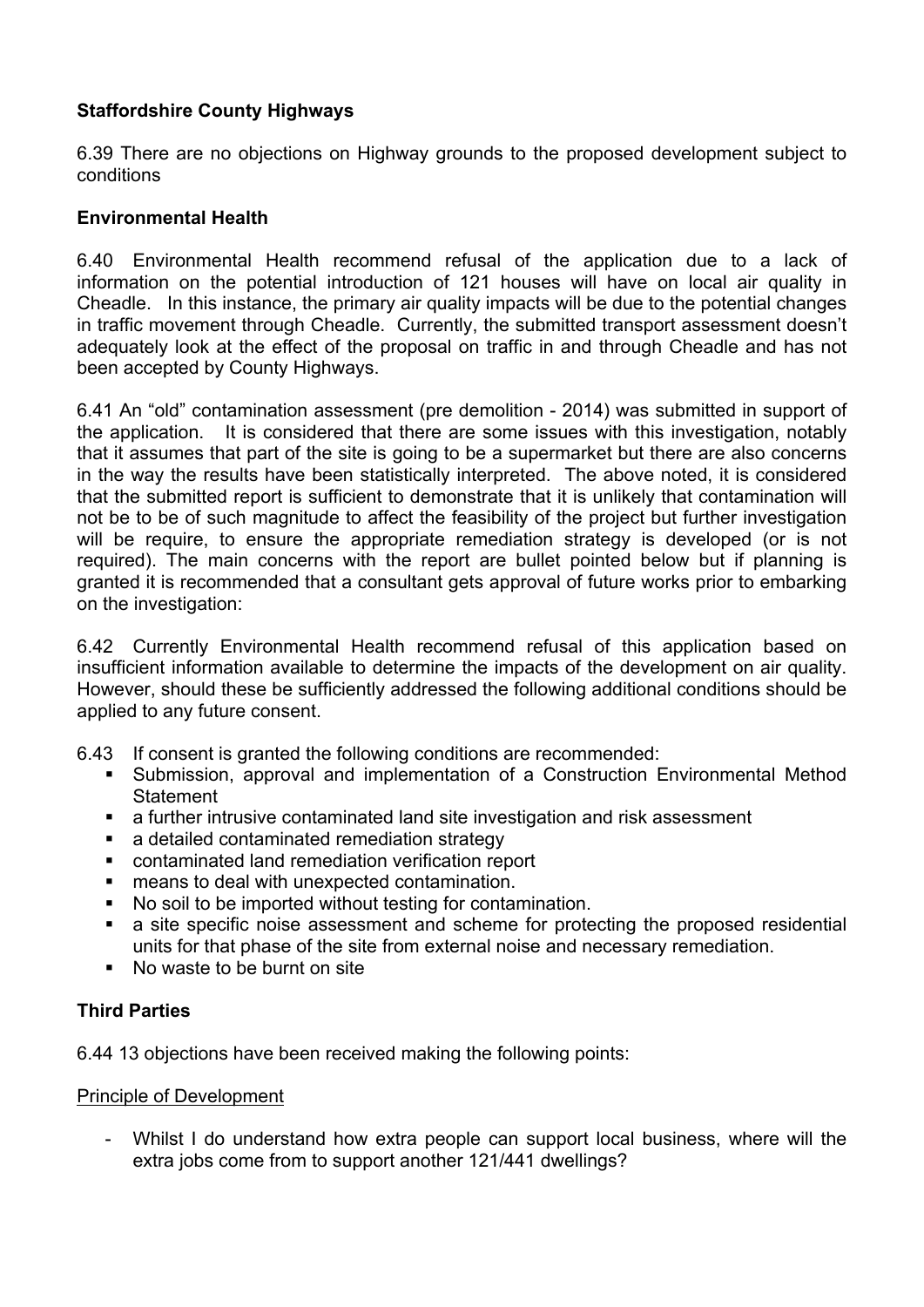- Potentially, based on minimum 2 per household, the development equates to 242/882 extra people.
- It is just greed. Taking up this countryside, for money for buildings.
- Hugely oppose this building application and that of Persimmon.
- What proportion of these dwellings, if any, will be classed as 'affordable'? Again, given the current social and financial climate, this is something to consider, if the Council is not to be seen in a bad light.
- What of the brook course, which runs through the land
- A portion of the land is currently green space
- Will there be a public consultation, to discuss these matters, or will the decision be taken out of the hands of local people, whose lives will be directly affected by this?

#### - Residential Amenity

- Proposed houses will overlook properties in Ness Grove resulting in a loss of privacy which was the reason for purchase.
- What of the residents, who live close by during any construction works? Will they be compensated for noise and inconvenience, or do the people who will be directly affected by this, (and who will receive no discernible benefits from it), not matter in the eyes of the council? It may also be worth pointing out that dissatisfied people will have their say in future local elections.
- There will be increased noise due to more people being around and next to properties in Cecilly Terrace and a reduction in privacy as windows would over look the gardens of those dwellings. This wasn't a problem when the factory was up, as the factory was vacated at 5pm each night, so it would be quieter after this time. Plus the factory windows facing the existing properties had mirror glass in them which maintained privacy for the residents.

#### Ecology

- Adverse impact on biodiversity, fauna and flora of Cecilly Brook
- The brook is an important site for Water Voles
- Water voles are a UK priority species for conservation as their numbers are in serious decline and Cecilly Brook is one of the most important sites for water voles in Staffordshire.
- There has been little detailed assessment ecology in the brook.
- The brook is a nature reserve and must be protected.
- Inadequate buffer zone to the brook

#### Flooding

There would also be a concern with flooding due to the houses being built on land which is directly adjacent to the Cecilly Brook, plus there are flood plains at the back of the factory. The basement space in properties in Cecilly Terrace had to be filled in and blocked off due to flooding and the waste infrastructure would have to support 121 houses as opposed to just a few toilets and kitchen areas in the factory.

#### **Highways**

Major concerns for the traffic implications on the small town, as this being built in conjunction with a further proposal by Persimmon of additional housing, totalling 441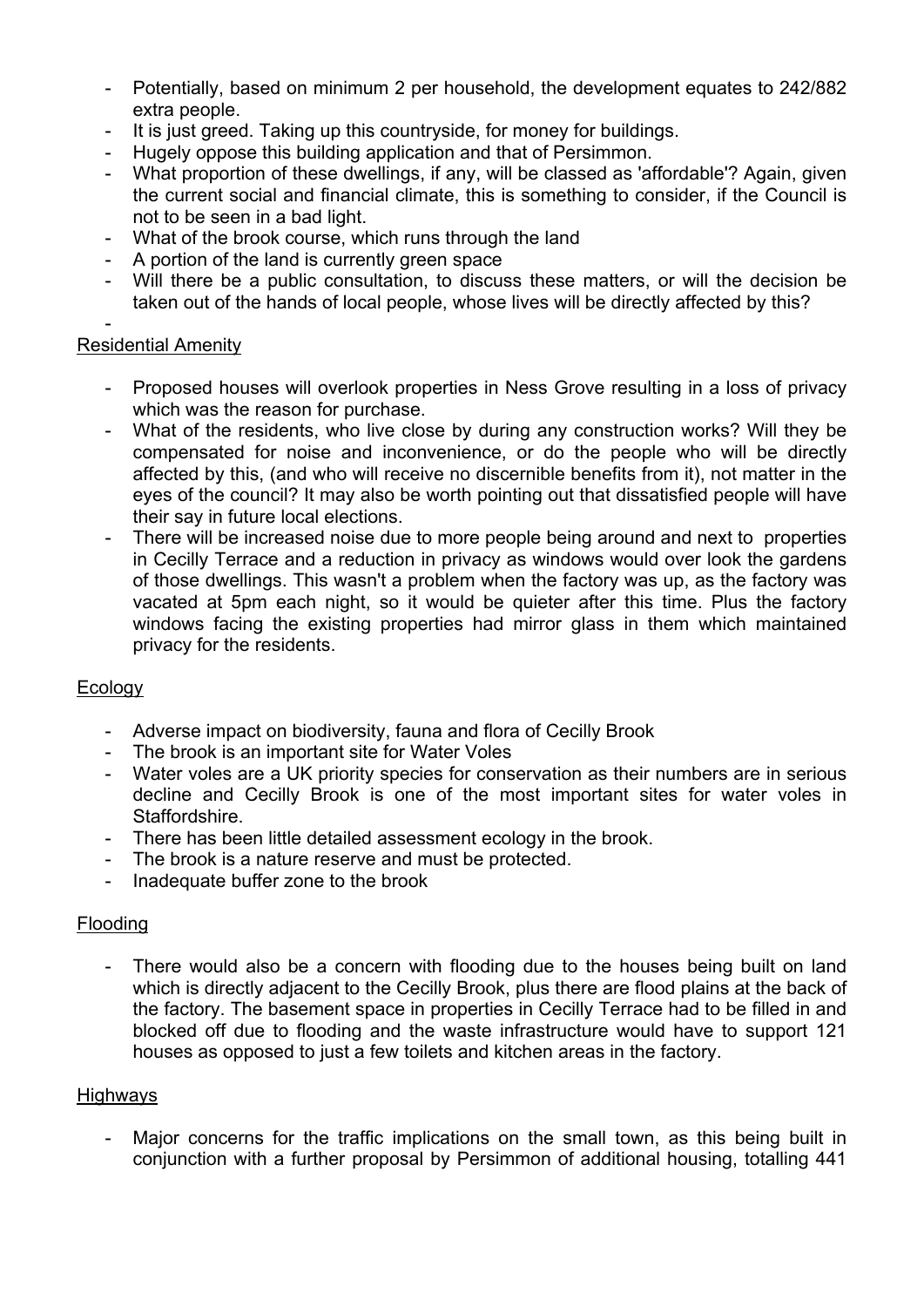dwellings in Cheadle. Potentially, this could mean, based on an average of 2 cars per household, a further 882 cars in a small town.

- The towns road system can not support this.
- Not enough road facilities for this application very small congested road Queen Street in the winter and in summer with Alton Towers traffic a no go area.
- It is not clear where the main access road(s) would be to the new development. The obvious place would be from Oakamoor Road, but this is a main route to Alton Towers from Cheadle, and the top end of the road, just a few hundred metres away from the proposed development, becomes quite congested during the Summer months, and if the main access were to be from Oakamoor Road, this would just exacerbate the problem.
- The prospect of over 100+ houses means there is a real possibility of an extra 200 cars using Oakamoor Road and Queen Street; these roads are already to busy with Alton Towers traffic.
- At the top of Queen Street you have to take your life in your hands when using the 'spot in the road' roundabout; and when Alton Towers traffic is heading back out of town, and JCB are knocking off, it is absolute bedlam. Trying to cross Oakamoor Road now is difficult, and its a miracle no one has been run over.
- There is talk about making some roads one way; that will just make life difficult for those people who live on these roads, and will lead to other roads being used as 'rat runs'
- People campaigned to have JCB relocate from the site due to the amount of lorries etc, now the council proposes to recommend the building of 100+ houses, might as well kept JCB at least they went home at 6pm and weekends.
- The road between Cecilly Terrace and Cecilly Street is already a rat run for school runs and people taking shorts cuts to avoid traffic jams that occur at peak times, i.e. from Leek Road via theses streets. If this road was to be made a one‐way this would cause even further problems for residents and you would never get out of the end of the road, particular if you wished to turn right. This road is very narrow and was not designed for vehicles, its a back alley, where little curtesy by drivers now is shown to residents. This road is an un‐adopted road, therefore, does it really belong to anyone, and whose's going to maintain it.
- Risk to safety of existing residents, especially as many of them have young children who frequent the road at the back of the Terrace.

#### Parking

- Residents of Cecilly Terrace will have no where to park, unless provision is being made for us residents to be able to access the rear gardens.
- Parts of land were shared by Cecily Terrace and The JCB factory complex which at one time were connected due to the history of the terrace which was built for the factory workers of the complex, before JCB purchased the complex.
- In December 2000, there was an understanding between JCB that owned the Mill and the residents that they would be permitted to use the car park adjacent to the terrace for their vehicles. Residents have now being using this land for parking for nearly 20 years but have not been given any information about whether this land is now fully under the jurisdiction of the Terrace residents who without the car park, would have very limited and unsafe parking options on land adjacent to the mill complex at the Oakamoor Road end of the terrace.
- Further Clarification about the adoption of the car park for its continuation of current usage is needed as no mention is made in the letter received about planning.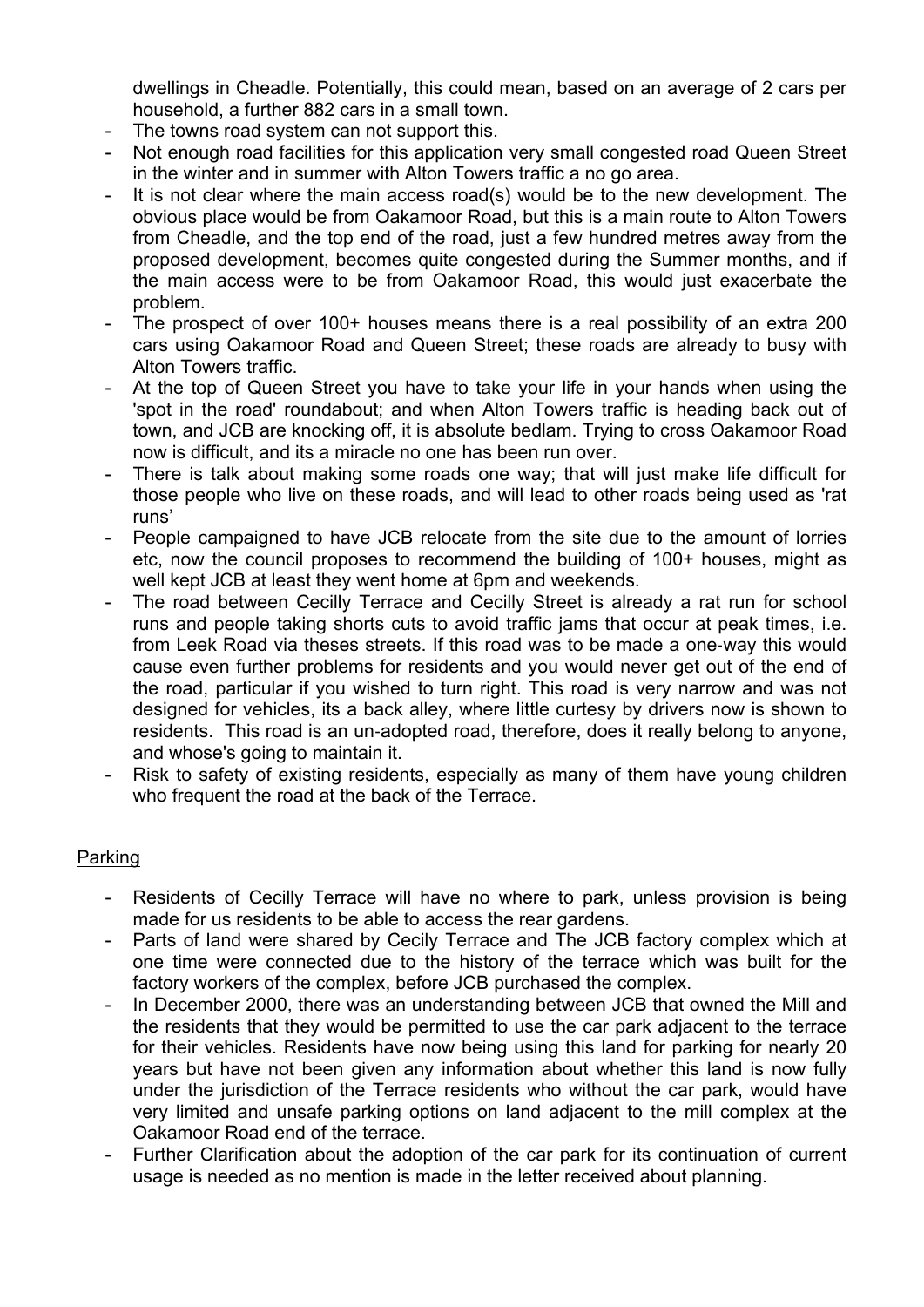#### Infrastructure

- This application is absurd, Cheadle is a small town, many families struggle to get doctors appointments, what happens when another 200+ people move to the area. struggle to get their children in the schools they prefer.
- The infrastructure of the town would not cope. It is ridiculous to pass this application.
- We have limited services.
- Alarmed by the proposed number of dwellings, of 'up to' 121 houses.
- Will there be more schools, doctors, dentists etc. to cope with the possible influx of perhaps an extra 2-300 people into a relatively small town? Also. it seems an inopportune time to consider such a development when the local hospital has recently closed and bus services have been cut, (and there is now only one cashpoint in the High Street!)

### 7. **OFFICER COMMENT**

#### **Main Issues**

7.1 The main issues in the consideration of this application are the suitability of the site, for residential development having regard to matters of planning policy and housing land supply, affordable housing, highway safety and traffic generation, contaminated land, air quality, noise impact, landscape impact, hedge and tree matters, ecology, amenity, open space, drainage and flooding, sustainability and education.

#### **Principle of Development**

#### *Core Strategy Policy*

7.2 The site is a brownfield site located within the Development Boundary of Cheadle where there is a general presumption in favour of new development. The site is not allocated for any specific purpose in the adopted Core Strategy.

7.3 Policy SS5C of the Core Strategy sets out the Cheadle Area Strategy and explains, that The Council and its partners will seek to expand the role of Cheadle as a significant service centre and a market town. This will be achieved through the following actions: inter alia,

 Expand the housing market area and community provision by: increasing the range of available and affordable house types and higher market housing, especially for first time buyers and families; allocating a range of deliverable housing sites both within the urban area and, on land adjacent to the urban area. Sites within the urban area shall be in locations across the town have good accessibility to services and facilities with encouragement being given to previously developed (brownfield) sites.

The proposal is considered to accord with this policy.

#### *Loss of Employment Site*

7.3 Policy E2 of the Core Strategy seeks to protect existing employment areas and premises for Use Classes B1, B2 and B8. Redevelopment for non-employment uses is subject to the site being identified in a Site Allocations DPD; demonstrating that the site is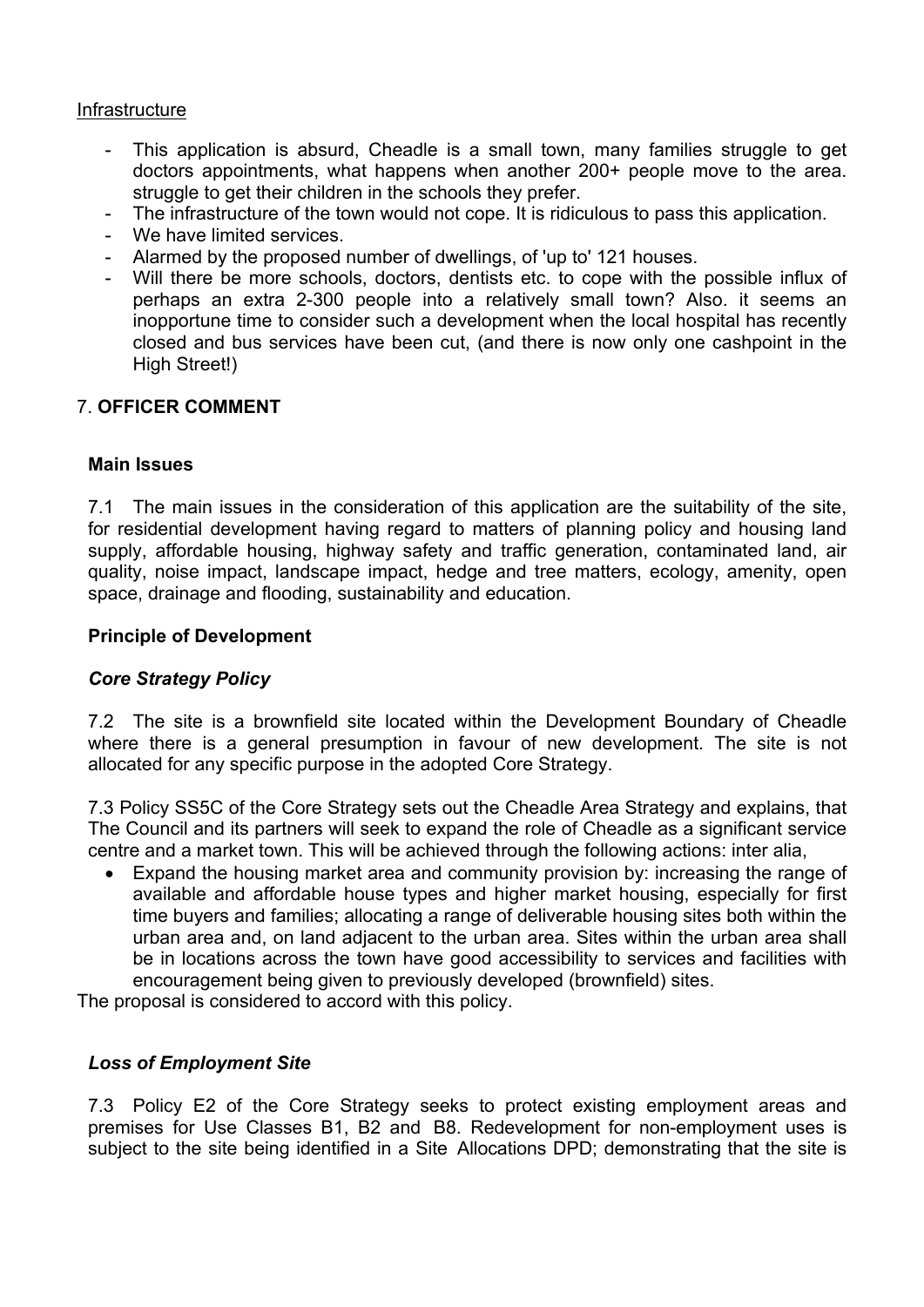not suitable or viable; and substantial planning benefits would be achieved that would outweigh the loss of the employment site.

7.4 The applicant has not provided as part of their planning submissions any supporting information in terms of marketing evidence or other information to demonstrate that the proposal is not suitable or viable for future employment redevelopment. The proposal is therefore contrary Policy E2 in this regard.

7.5 With regard to the matter of "substantial planning benefits" the proposal will clearly make a significant contribution towards addressing the chronic housing under-supply within the District as well as economic and social benefits associated with new housing development such as jobs and income for the construction industry and it's supply chain, spending in local shops and services, New Homes Bonus, Council Tax revenue and provision of affordable housing. It would also result in an improvement in residential amenity for those existing properties which bound the former industrial site. The proposal therefore accords with the second limb of policy E2, although, there remains conflict with the first and the proposal is contrary to the development plan in this regard.

7.6 Moreover, there are other material considerations in the form of the NPPF. The Council's current housing supply is 1.99 years. The NPPF says at paragraph 11, footnote 7 that where a five year supply of deliverable housing sites can not be demonstrated, policies which are most relevant for determining the application and are out of date, in these circumstances planning permission must be granted unless the any adverse effects of doing so would significantly and demonstrably outweigh the benefits when assessed against the policies in the Framework taken as a whole. The so-called "tilted balance." This matter is returned to in the planning balance below.

7.7 Furthermore, in addition to seeking to significantly boosting the supply of homes, the revised NPPF places much emphasis on making effective use of land, dedicating a whole chapter to it. Paragraph 118 refers to LPA's supporting appropriate opportunities to remediate derelict and contaminated land; promote and support the development of underutilised land and buildings, especially if this would help to meet identified needs for housing where land supply is constrained and available sites such as this, could be used more effectively. Paragraph 121 says that LPA's should also take a positive approach to applications for alternative uses of land which is currently developed but not allocated in a plan, where this would help to meet identified development needs. In particular it says LPA's should support proposals to use amongst other matters employment land for homes in areas of high housing demand, provided this would not undermine key economic sectors or sites and be compatible with other policies in the Framework. Again this matter is returned to in the planning balance below but it lends support to the application.

7.8 The conclusion in terms of the principle of development there is compliance with Policy SS5C but conflict with Policy E2. This matter is returned to in the planning balance below. The other main issues are discussed under the various sub headings below.

### *Emerging Policy*

7.9 The northern part of the site is included as a housing option in the Submission Version of the Local Plan with an anticipated capacity of 45 dwellings draft Policy DSC 2 - Cecilly Brook Strategic Development Area. There have been no representations received in respect of this allocation and it is a material consideration in the determination of the application, although one which attracts only limited weight at present. Nevertheless it does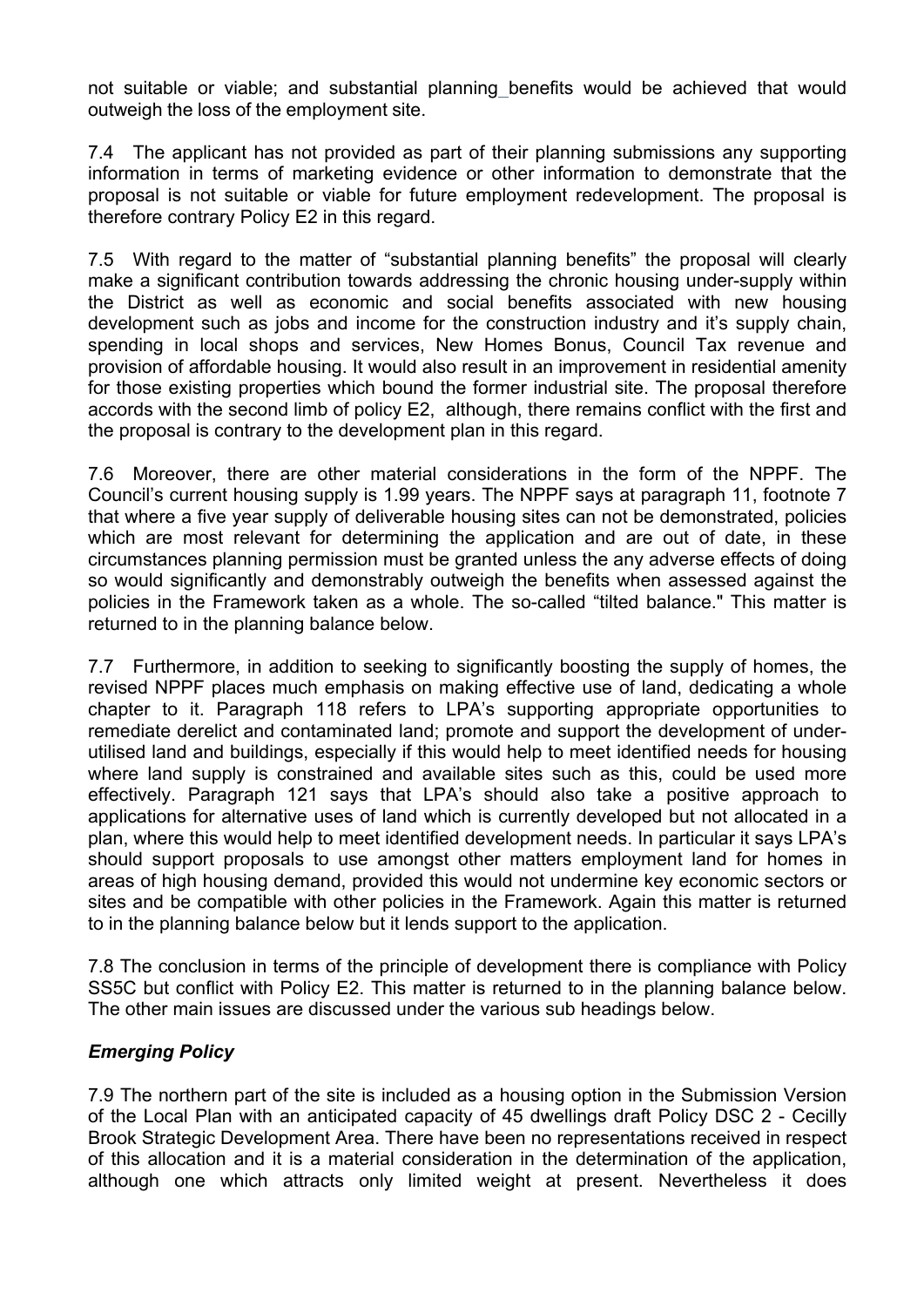demonstrate a direction of travel of planning policy which is away from employment towards residential uses on this site.

### **Mineral Policy Considerations**

7.10 The site falls within a Minerals Safeguarding Area (MSA) for bedrock sand and superficial sand and fire clay. Having regard to the policies, guidance and observations referred to above, it is reasonable to conclude that the proposed development would not lead to the sterilisation of important mineral resources. Therefore, the County Council, acting as Minerals and Waste Planning Authority, has no objection.

#### **Sustainability and Accessibility**

7.11 Accessibility is a key aspect of sustainability that can be measured. The site is located within the existing built up area of Cheadle, and is only 0.5 miles or 10 mins walk from the middle of the High Street which offers a variety of shops and services.

7.12 Other facilities are also within easy reach by walking and cycling. For example, the leisure centre is 0.5 miles (10 mins walk) Morisons and Asda supermarkets are a similar distance as are the main churches in the town. There is a bus stop 0.3miles from the site. Cheadle is connected by bus services to Uttoxeter and the Potteries.

7.13 Accessibility is only one aspect of sustainability and the NPPF defines sustainable development with reference to a number of social, economic and environmental factors. These include the need to provide people with places to live.

7.14 The development meets the economic aspects of sustainability through the construction of the dwellings themselves and the spending that the residents of the houses would bring to the area, potential New Homes Bonus and Council Tax revenue. The proposal would also help to support spending in local shops and services, would create jobs in construction and would support the construction industry supply chain.

7.15 In summary, in terms of its location and accessibility, the development is sustainable. Furthermore, previous Inspectors have determined that accessibility is but one element of sustainable development and it is not synonymous with it. There are many other components of sustainability other than accessibility. These include, meeting general and affordable housing need and reducing energy consumption through sustainable design, all of which this development would contribute to.

#### **Affordable Housing**

7.16 CS Policy H2 'Affordable and Local Needs Housing' requires the application proposal to deliver 33% affordable housing on site. Policy C1 'Creating Sustainable Communities' states that the Council will 'only permit new development where the utility, transport and community infrastructure necessary to serve it is either available, or will be made available by the time the development needs it. The policy requires 70% social rented units and 30% shared ownership. The developer has submitted a viability appraisal which indicates that a maximum of 7.5% affordable housing is viable. The Council has commissioned an independent review of the viability appraisal by consultants Keppie Massey. They have raised a number of queries with the developer and further information has been provided. The final comments from Keppie Massey were awaited at the time of report preparation and an update will be provided to Members on this matter.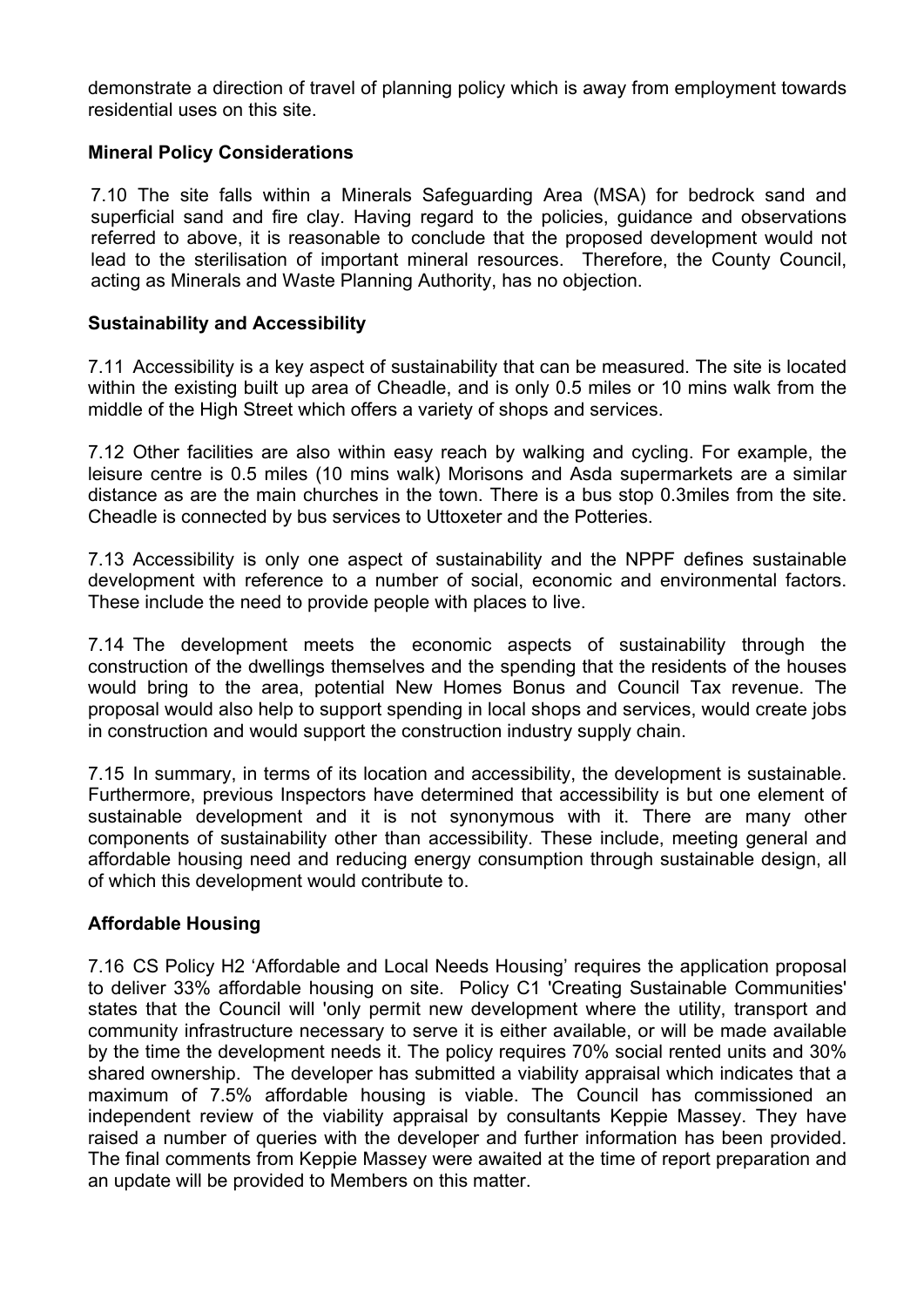# **Contaminated land**

7.17 The developer has submitted a Phase 1 desk study for contaminated land. The report has been considered by the Council's Environmental Health Officer who has noted that:

- The report has been prepared assuming  $\frac{1}{2}$  the site is going to a low sensitive end use. This is incorrect
- The Desk Top & Conceptual Site Model is considered to be basic, no information on the actual process undertaken by JCB at the factory or reference to industrial profile regarding the mills etc. e.g. Statements such as areas contained "tanks" or chemical store are fairly redundant, and this information should be available.
- The consultant has considered a site as a whole when discussing results, sampling locations and even statistics. This is very rarely appropriate when considering contaminated land and is certainly not appropriate in this instance. On a very basic level,  $\frac{1}{2}$  the site is greenfield and  $\frac{1}{2}$  the site is industrial and one would not consider them to likely be part of the same population.
- Sites should be considered as an averaging area based on former use or proposed use (or a broadly similar population). Combing the data and discussion of results on a bore hole by bore, hole basis is of little benefit for interpretation (relate to a map), and contradicts some of the statements/assumption you need to have, to apply method the statistical methods adopted. Consequently, the statistics employed here and the level of emphasis placed on the statistics in the interpretation of the results is considered to be incorrect and not inline with the guidance the author is quoting.
- Not clear why they analysed for certain components at certain location. These should be related to the detailed Conceptual site model. Only 2 asbestos samples taken (at 1m depth), which is clearly insufficient to demonstrate the presence or absence of Asbestos.
- Currently, only 11 samples have been taken on the industrial side and not interpreted inline with current guidance. This is not sufficient.

7.18 He concludes that further work will be required to ensure an appropriate remediation strategy is developed. However, this can be secured by condition, subject to which it would comply with CS Policy SD4 'Pollution and Flood Risk' in this regard.

### **Noise Impact**

7.19 The application site is not located close to any major trunk roads or railway lines and there are no other significant noise generators in the vicinity. As such the Environmental Health Officer has not identified noise as a key area of concern and raises no objections on these grounds and accordingly the proposal would comply with CS Policy SD4 'Pollution and Flood Risk'.

# **Air Quality**

7.20 The Environmental health officer has objected on the grounds of lack of air quality information. This has been brought to the attention of the developer and a further update will be provided to members in due course. Subject to the receipt of a satisfactory assessment, no objection from the Environmental Health Officer and relevant conditions it is considered that the proposal also complies with CS Policy SD4 'Pollution and Flood Risk' in respect of Air Quality.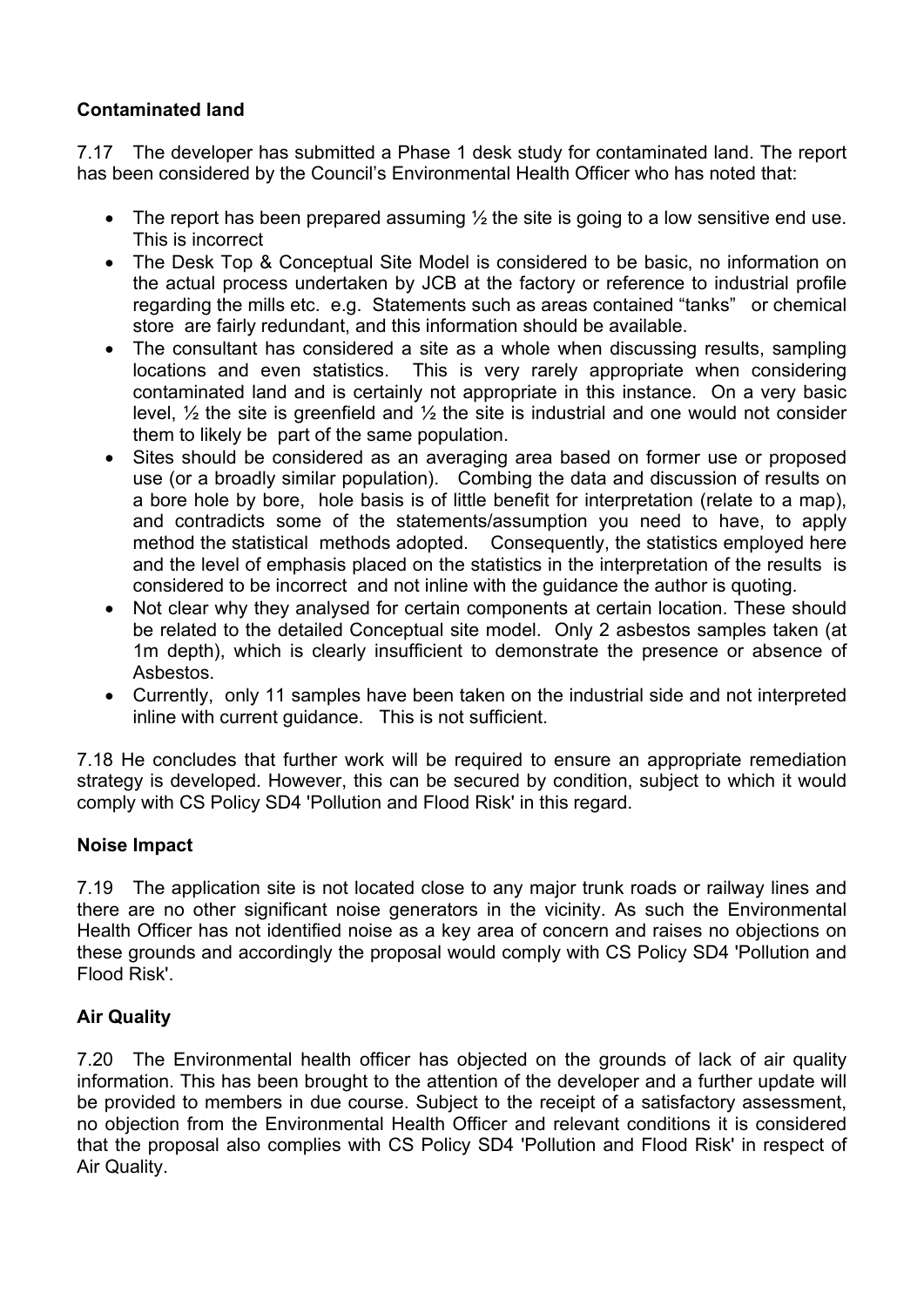### **Drainage and Flooding**

7.21 The applicant submitted, a detailed Flood Risk Assessment (FRA) with the application. The findings of the report can be summarised as follows:

- *Based on information on flooding obtained from the Environment Agency, Staffordshire Moorlands District Council's SFRA, the area of the site in which development is proposed has been shown to lie within an area at low risk of flooding from the adjacent Cecilly Brook and its tributary.*
- *Given that no development is proposed within the floodplain neither the Sequential nor the Exception Test is required to be undertaken.*
- *Data suggests that the site lies within an area at moderate risk from groundwater flooding. However, further investigation into the underlying geology at the site and the potential mechanism of groundwater flooding, suggests that groundwater is unlikely to extend further than the floodplain extent associated with Cecilly Brook.*
- *In terms of potential flooding from pluvial sources, infiltration has been found to be non-feasible option for draining the site and it is therefore proposed that the residential properties, associated hardstandings and the adoptable road network within the proposed residential development is to be discharged to Cecilly Brook at a rate restricted to the pre-development greenfield runoff rate.*
- *As per the existing/pre-demolition state, Cecilly Brook was culverted through the southern part of the site, although rather than being culverted beneath the existing JCB building it appears that the building bridged the watercourse. As part of the new development it is proposed to provide a single replacement bridge crossing and to permanently de-culvert this particular section of Cecilly Brook as open channel down towards Oakamoor Road .*
- *Given the potential change to the existing channel morphology, careful design will be required to ensure that the capacity of the proposed culvert is no less than the existing situation and is therefore sufficient to carry the flood flows. Permission to undertake this work will also be required from the Environment Agency.*
- *Providing the mitigation measures discussed or similar measures are implemented it is considered that the risk of flooding to the site and adjacent land will be minimal.*

7.22 As initially submitted, the Lead Local Flood Authority, (Staffordshire County Council) and the Environment Agency raised some concerns due to lack of information. This has now been provided to them and they now have no objection subject to planning conditions being attached to any approval. Accordingly, the proposal complies with CS Policy SD4 'Pollution and Flood Risk' and the NPPF, particularly Chapter 10.

### **Layout and Design**

7.23 CS Policy SS1 'Development Principles' states that the Council will expect the development and use of land to contribute positively to the social, economic and environmental improvements of the Staffordshire Moorlands and 'development should be undertaken in such a way that protects and enhances the natural and historic environment of the District and its surroundings both now and for future generations …'.

7.24 CS Policy H1 'New Housing Development' states 'all development will be assessed according to the extent to which it provides for high quality, sustainable housing … and the strategy for the area having regard to the location of the development, the characteristics of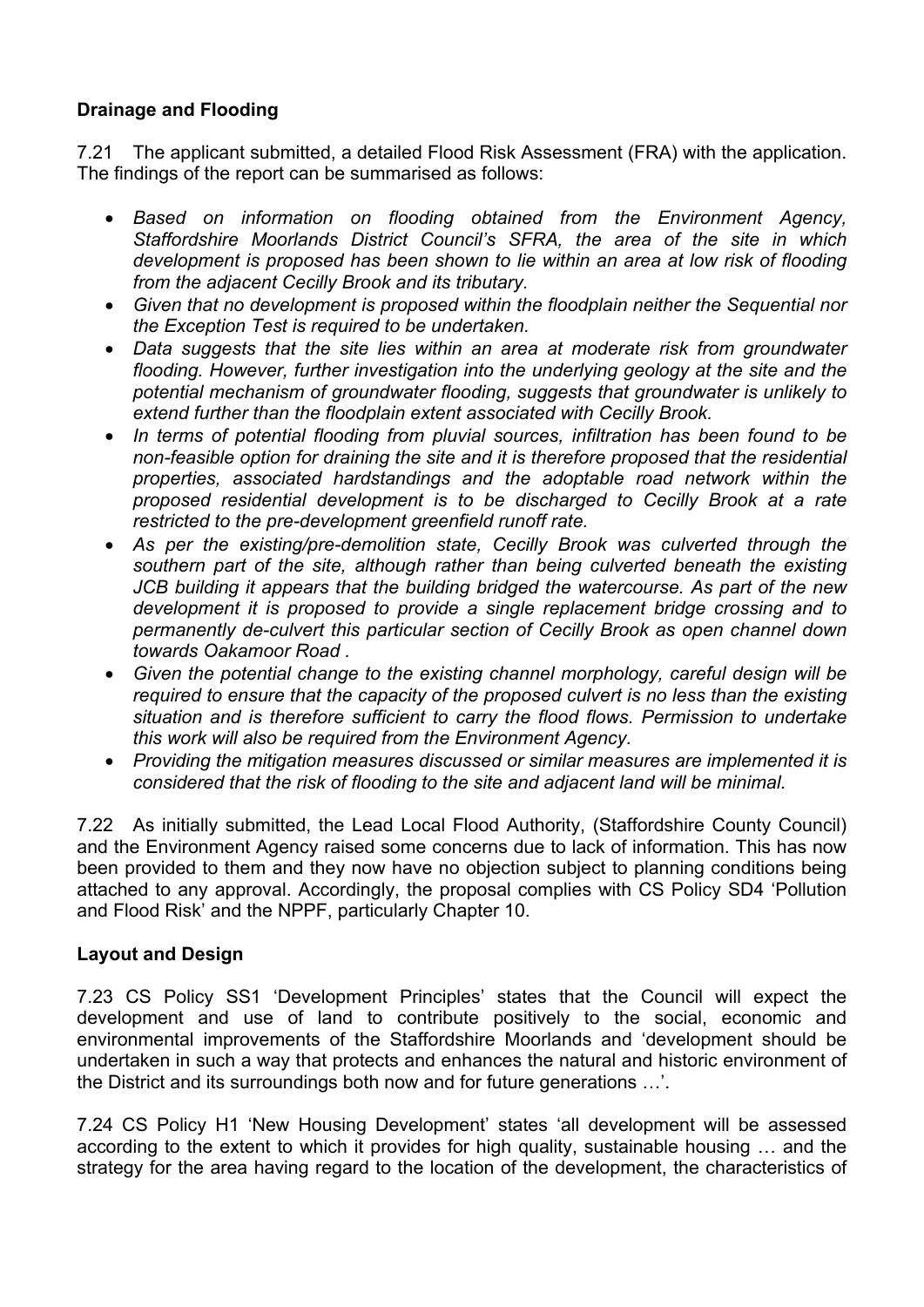the site … All housing should be the most appropriate density compatible with the site and its location, with the character of the surrounding area …'.

7.25 The specific design and conservation policies of the CS also seek to promote local distinctiveness by means of good design and the conservation, protection and enhancement of historic, environmental and cultural assets along with the District's landscape and the setting of its settlements. Policy DC1 sets out design criteria relating to new development to reinforce local distinctiveness and positively contribute to the area. Policy DC2 covers the protection and enhancement of the historic environment. However, in this case the proposal does not raise any heritage impact concerns.

7.26 The application is in outline form and only seeks the reserved matters of access. The other matters including appearance, landscaping, layout and scale would be subsequently reserved for a further application. Therefore only indicative information has been submitted.

7.27 The indicative plans show two access points from Oakamoor Road and Churchill Road forming a main distributor road through the site with further cul-de-sac development accessed to either side. The Oakamoor access would run alongside the Cecilly Brook and a significant area of informal open space and a LEAP is also shown in this area.

7.28 The surrounding development comprises predominantly 20<sup>th</sup> century ribbon development of semi-detached houses along radial arterial routes out of the town and later cul-de-sac development to the rear. A mix of modern suburban house types can be found but all are broadly traditional brick built houses with pitched and tiled hipped and gable roofs. The housing mix, which comprises terraced, detached, semi-detached and apartments is considered appropriate and in keeping with surrounding developments. The design approach of the development and application form indicates that materials will be agreed at the reserved matters stage. However, subject to use of brick and tile roofs to match those of surrounding dwellings and incorporating locally distinctive features this is considered to be acceptable.

7.29 The level of private amenity space allocated to the dwelling is considered to be appropriate for 1, 2, 3 and 4 bed dwellings and there is ample amenity space on the site to cater for this development. Conditions can also provide good quality landscaping and boundary treatments.

7.30 As such it is considered that the indicative layout is acceptable and reflects the form, pattern and spacing between dwellings seen in the developments to the north west and south east. The density of the development is acceptable and relates well to the massing of surrounding development. Parking would be allocated to each dwelling. Any future reserved matters application would need to ensure that the new dwellings were built to the Nationally Described Space Standards to ensure that the size of housing provides opportunities for future adaption to meet the differing and changing needs of households.

7.31 Having carefully assessed all of the above, it is considered that a high quality design which will create a distinctive development and which will comply with policies SS1, H1 and DC1 of the Core Strategy as well as NPPF advice in terms of design can be achieved at the reserved matters stage based on the dwelling numbers a broad principles illustrated on the submitted masterplan...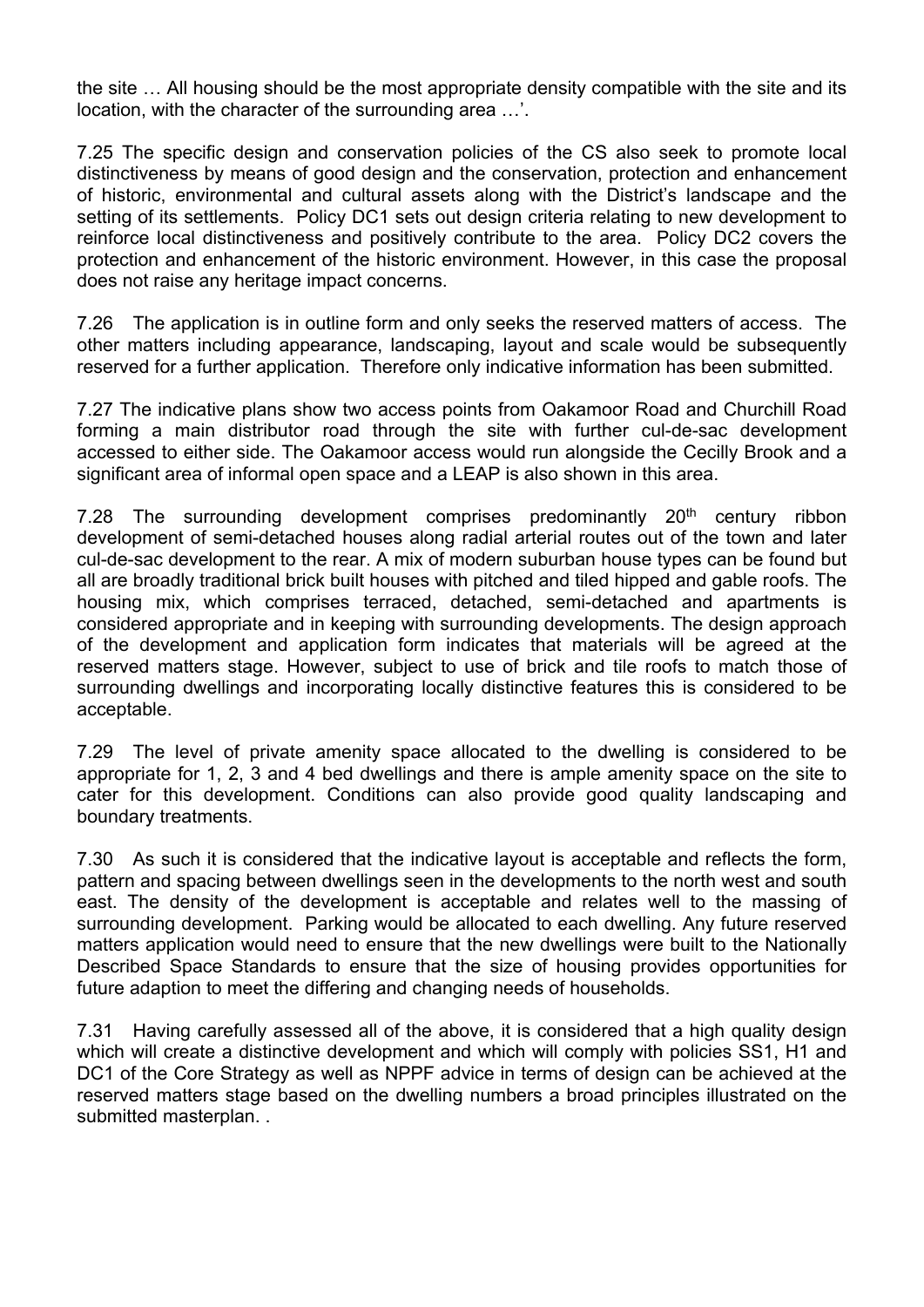## **Amenity**

7.32 The site is surrounded by neighbouring properties which could be affected by the proposal including those within King Edward Street, Ullswater Drive, Coniston Drive, Churchill Road, Oakamoor Road and Ness Grove. The Council's adopted Supplementary Planning Guidance relating to space about dwellings sets out that in New Residential Developments, a distance of 21m between principal windows and 13m between a principal window and a flank elevation is required to maintain an adequate standard of privacy and amenity between residential properties.

7.33 Whilst as noted above, the layout is a reserved matter, the indicative layout submitted with the application demonstrates that these standards will be achieved in respect of separation distances between the proposed dwellings and the existing neighbouring properties.

7.34 Turning to amenity standards within the site, the indicative layout has been laid out to respect the minimum separation distances as set out above. The proposal as shown on the indicative layout would also achieve the Council's minimum garden space requirements.

7.35 The layout and design of the site are considered to be acceptable, and taking into account the properties bounding onto the site, it is considered that the dwellings could be accommodated on the site, whilst maintaining these minimum distances between existing and proposed dwellings. It is also considered that the same standards can be achieved between proposed dwellings within the new estate and adequate amenity space can be provided for each new dwelling. It is therefore concluded that the proposed development would be acceptable in amenity terms and would comply with the requirements of Policy DC.1 of the Core Strategy.

### **Trees & Landscape**

7.36 Policy DC3 sets out measures to protect and enhance the local landscape and setting of settlement. In detail, Policy DC3 'Landscape and Settlement Setting' states 'The Council will protect and, where possible, enhance local landscape and the setting of settlements in the Staffordshire Moorlands by: 1. Resisting development which would harm or be detrimental to the character of the local and wider landscape or the setting of a settlement and important views into and out of the settlement as identified in the Landscape and Settlement Character Assessment; 2. Supporting development which respects and enhances local landscape character and which reinforces and enhances the setting of the settlement as identified in the Landscape and Settlement Character Assessment …'.

7.37 The application has been considered by the Council's Arboricultural Officer who has commented that the site comprises a former JCB factory and yard areas, now demolished, together with an adjacent open field to the north. There are relatively few existing significant trees within the site. Those which are present are closely associated with the Cecilly Brook along the eastern side of the site, and adjacent to the Local Nature Reserve/amenity corridor to the east. Most of the larger trees along the Cecilly Brook are in fact off-site, on the eastern bank of the watercourse. The general indicative development layout, including the internal road network, would be very unlikely to have any direct impact on these trees due to either evidently sufficient separation distance or pre-existing hard-surfaced areas and former factory footprint.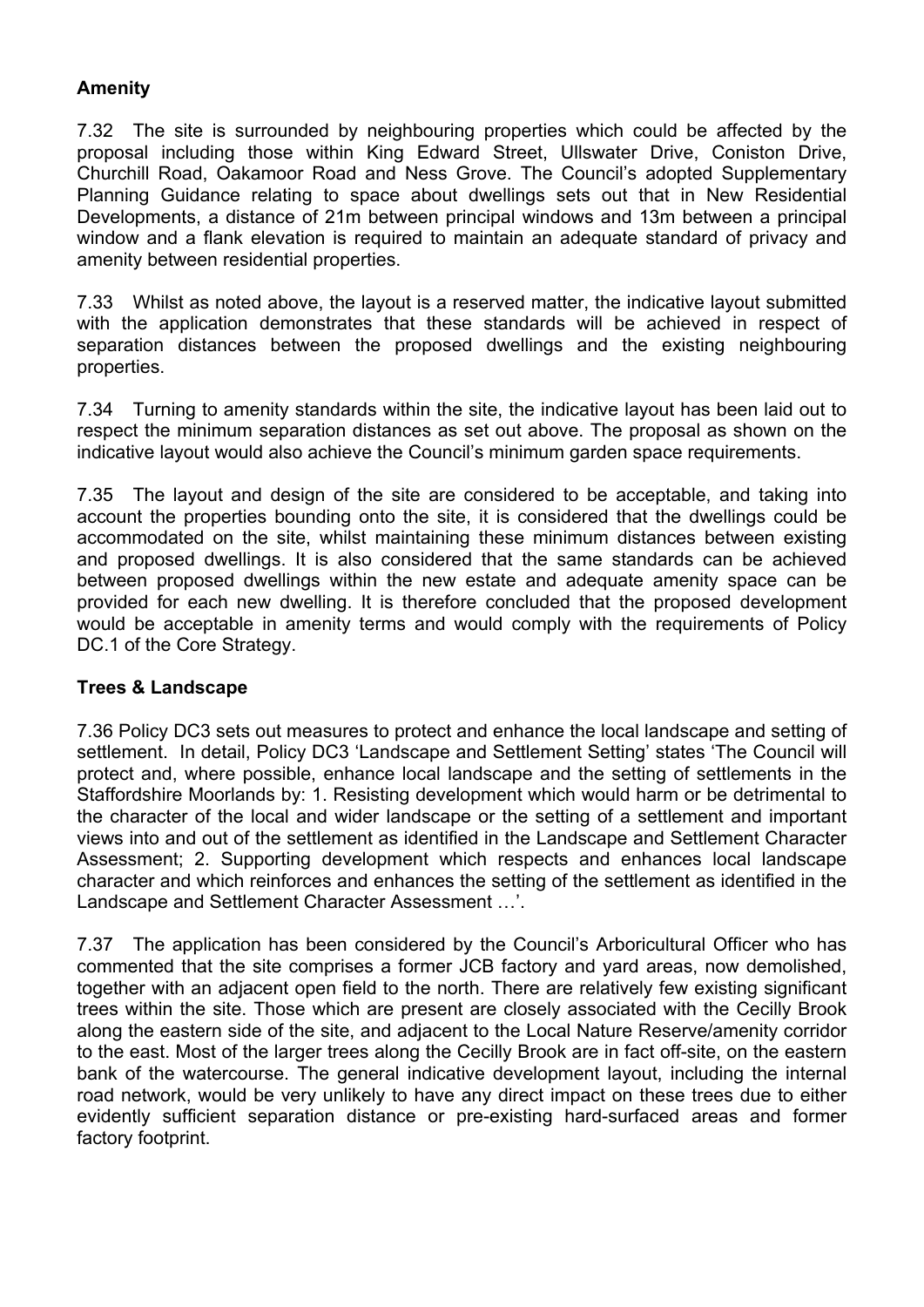7.38 The proposed site access position off Oakamoor Road would have no impact on significant trees or hedges. The proposed site access point off Cromwell Road would require the removal of a short stretch of existing mainly Hawthorn hedge, but this is in fact in very poor condition being gappy, over-mature and mostly dead anyway.

7.39 The first 45m or so of the proposed new access road off Cromwell Road would require the removal of some mature Hawthorn/Holly/Birch hedge between the existing factory site (outside the present railings) and the adjacent public footpath along the north-western edge of the application site eventually leading through to Ness Grove. Although a little gappy in places, this stretch of hedge is mainly in good condition and provides some valuable urban landscape and habitat function, and it is unfortunate that the indicative layout has not been designed to retain this. Given that its removal would be required to construct the access road in its proposed position, approval of means of access as now sought would effectively accept the loss of this section of hedge. The hedge, and indeed the footpath, is within the red-edged application site boundary marked on the application location plan, and Certificate A states this to be in the applicant's ownership even if is outside the fenced ex-factory boundary, this is to be taken in good faith.

7.40 Loss of this stretch of hedge would, in itself, be unlikely to be considered sufficient grounds for refusal of the application if all other aspects are considered to be acceptable. However the Arboricultural Officer notes that there appears little obvious spatial opportunity or specific location within the indicative layout to readily accommodate mitigation native hedgerow planting. (This should be considered in the context of other general comments on the indicative layout set out below). It is noted that the large majority of the existing hedge along the public footpath is indicated for retention.

7.41 There is an existing remnant hedgeline along the southern boundary of the open field, immediately adjacent to the northern boundary of the ex-factory site. In theory, the indicative layout plan shows this being retained along the northern side of the proposed access road off Cromwell Road, from the public footpath eastwards. However, this hedge is in such a sparse, over-mature state and in notably poor condition, that it is not worth retaining (indeed it is accurately described as "defunct" in the applicant's tree survey). However, a replacement native species hedgerow would be unlikely to be satisfactorily accommodated in the same position, as this appears to be within a series of private garden areas for new dwellings. This again raises a question of the location and available space for suitable mitigation/replacement elsewhere within the site.

7.42 There is a group of mainly smaller ornamental trees along the southern boundary of the site, to the rear (north) of 29 King Edward Street and side (north) of 32 Cecilly Street; the indicative layout would afford the potential to retain these where their variable condition/form justified this, albeit it they would subsequently be situated within private rear gardens.

7.43 A tree survey report is contained within the applicant's Landscape and Visual Appraisal, identifying existing trees and hedges and their Root Protection Area constraints. As the application is only at outline stage, there is no detailed assessment of the likely impact on trees which may arise from the proposal. Some elements of the proposed development would require more detailed assessment at reserved matters stage with regard to potential encroachment within RPAs, such as the main spine access road off Oakamoor Road, the indicated LEAP play area and the block of apartments and its access via the indicated replacement bridge over Cecilly Brook. However, given the previously developed nature including factory buildings and hardstandings, it is considered very unlikely that a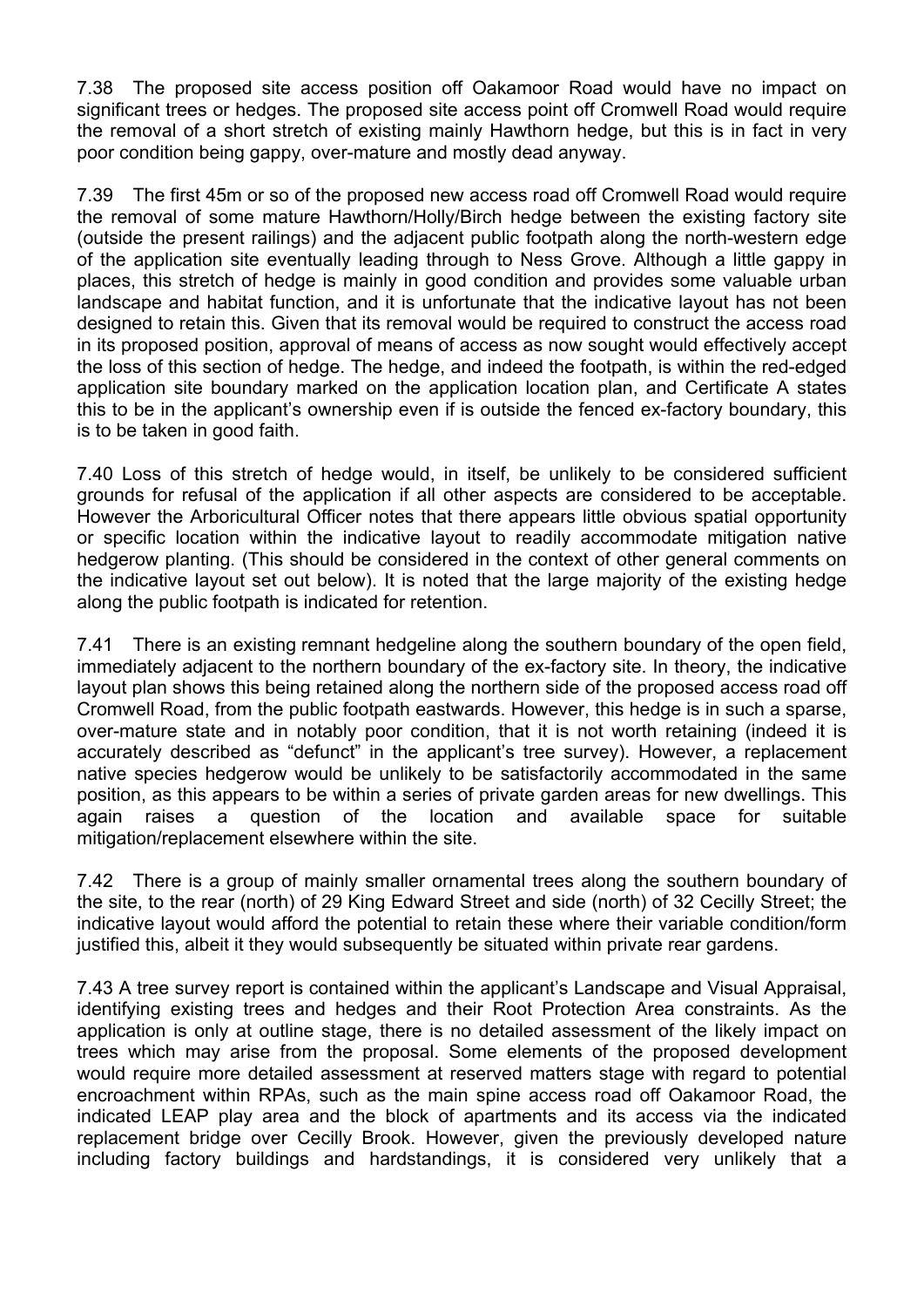development of the form indicated would give rise to much harmful impact on significant trees.

7.44 Overall, therefore, the Arboricultural Officer has no objection in principle to the proposed residential development at outline stage, including details of access, on the grounds of impact on trees and hedges.

7.45 Notwithstanding this the Arboricultural Officer has raised some concerns relating to the indicative layout. Whilst they may strictly be issues for subsequent detailed layout design and reserved matters application, they are worth noting at this stage. As noted above, there does not appear to be obvious opportunity to accommodate replacement/mitigation hedge planting. The area identified for public open space along the Cecilly Brook would be better as visually open and overlooked, rather than screened off by native hedging. In addition, provision of hedging and/or significant tree planting on the open space may be incompatible with higher priority habitat creation/management objectives along the brook.

7.46 Detailed ecological comments have been provided by others, but related to this it appears that the opportunity has not been taken in the indicative layout to accommodate a continuous and substantial area of open space as buffer strip with appropriate habitat management/enhancement provision along the full length of the brook through the site – to link in to and enhance habitat corridors along Cecilly Brook Local Nature Reserve from the south of Oakamoor Road and into Churchill Road Recreation Ground and fields around Turners Pasture Farm to the north of the site.

7.47 This same comment could apply in terms of landscape structure/green corridor issues along the Cecilly Brook. It seems a missed opportunity that the indicative layout would not provide for a wider open space corridor continuing across Oakamoor Road, and also linking to the eastern-most corner of Churchill Road Recreation Ground.

7.48 Dwellings and the apartment block are shown very close to the Oakamoor Road frontage, closer for example than the existing "building lines" to the east and west, or to the south side of Oakamoor Road, and this would provide little if any opportunity to accommodate any significant landscape planting to the main site frontage which could then contribute to greening and visual enhancement of this stretch of Oakamoor Road.

7.49 Whilst the indicative layout plan shows schematic new tree planting across the site, this is mostly located in private rear gardens and shared parking areas, and the layout as indicated would in general provide little opportunity for frontage landscaping which could make a significant contribution to street scene within the site, and reduce the impact of what would otherwise be a very building/road/vehicle dominated visual character.

7.50 Nevertheless, as noted above, the application is submitted in outline and no approval is sought for the layout at this stage. It is considered that all of the above matters can be adequately dealt with at the reserved matters stage. As a consequence, the proposal would meet with the objectives of CS policy DC3, which seeks to resist development which would harm or be detrimental to the character of the local and wider landscape or the setting of a settlement. It would also accord with CS Policies SS1, SS6c and S7 in respect of landscape and those CS policies relating to good design: H1 and DC1 and the relevant core principles of the NPPF in respect of always seeking to secure high quality design and taking account of the different roles and character of different areas. This matter will be returned to within the planning balance as set out below.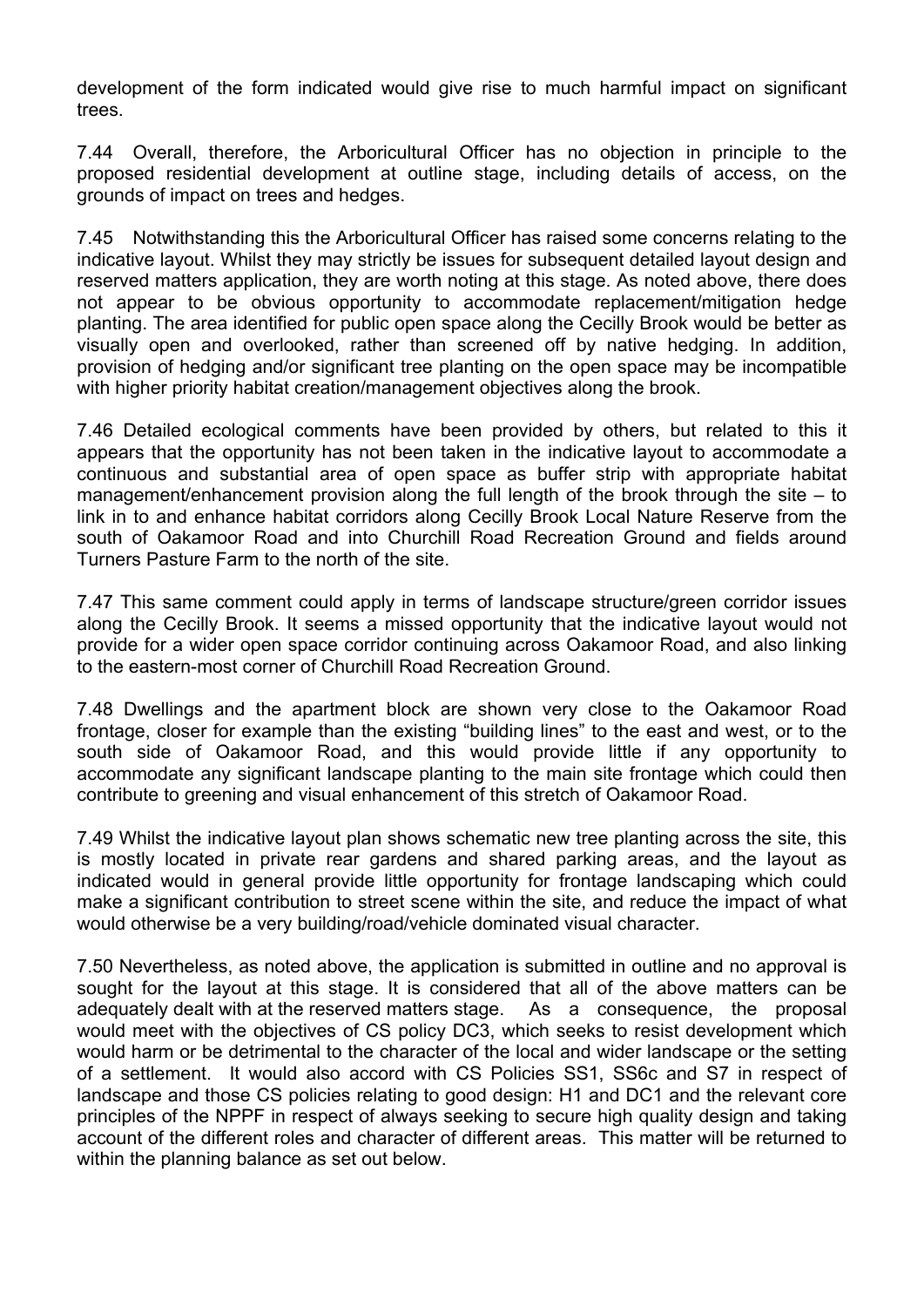## **Education**

7.51 The County Council's Education Officer has examined the application and concluded that the development will generate 25 primary and 18 secondary aged pupils and 4 Sixth Form aged pupils. The Cheadle Academy is projected to have sufficient space to accommodate the likely demand from pupils generated by the development. However, Cheadle Primary School is projected to be full for the foreseeable future.

7.52 A contribution will therefore be required towards a new primary school of this size would be £497,981 (plus the proportional cost of the acquisition of the necessary land). This can be secured through the Section 106 Agreement.

# **Open space**

7.53 The size of the development triggers a need for public open space both for children's play and sports provision for older children and adults. An on site LEAP is shown on the submitted indicative layout plan. The Open Spaces Officer has commented that this is not needed due to the proximity of Churchill Road Recreation Ground, which is adjacent to the proposed development, on the other side of the track. This site has an existing play facility which is in need of refurbishment and which could also be expanded to accommodate additional usage from the proposed development. There is a playing field for informal kick about as well as an existing Multi Use Games Area, all of which would be accessed by any new residents, as well as the potential to provide additional facilities at this site.

7.54 She has recommended that the LEAP is removed from the proposed development and that an off‐site contribution for both Play and Playing Fields is provided to refurbish and enhance the facilities at Churchill Road Rec. The contributions would be as follows:‐

- Play £166,411.41 (number of bedrooms 341 as 1 beds are exempt x £488.01)
- Playing pitches ‐ £210,087.75 (number of bedrooms 345 x £608.95)

7.55 The development would need to ensure that access to Churchill Road Recreation Ground is provided. This can be secured by condition.

7.56 Subject to this contribution being secured through the Section 106 Agreement, along with the provision of the on site open space and suitable management arrangements through a resident's management company, it is considered that the proposal meets the Core Strategy requirements in respect of provision of Public Open Space.

# **Ecology**

7.57 The EC Habitats Directive 1992 requires the UK to maintain a system of strict protection for protected species and their habitats. The Directive only allows disturbance, or deterioration or destruction of breeding sites or resting places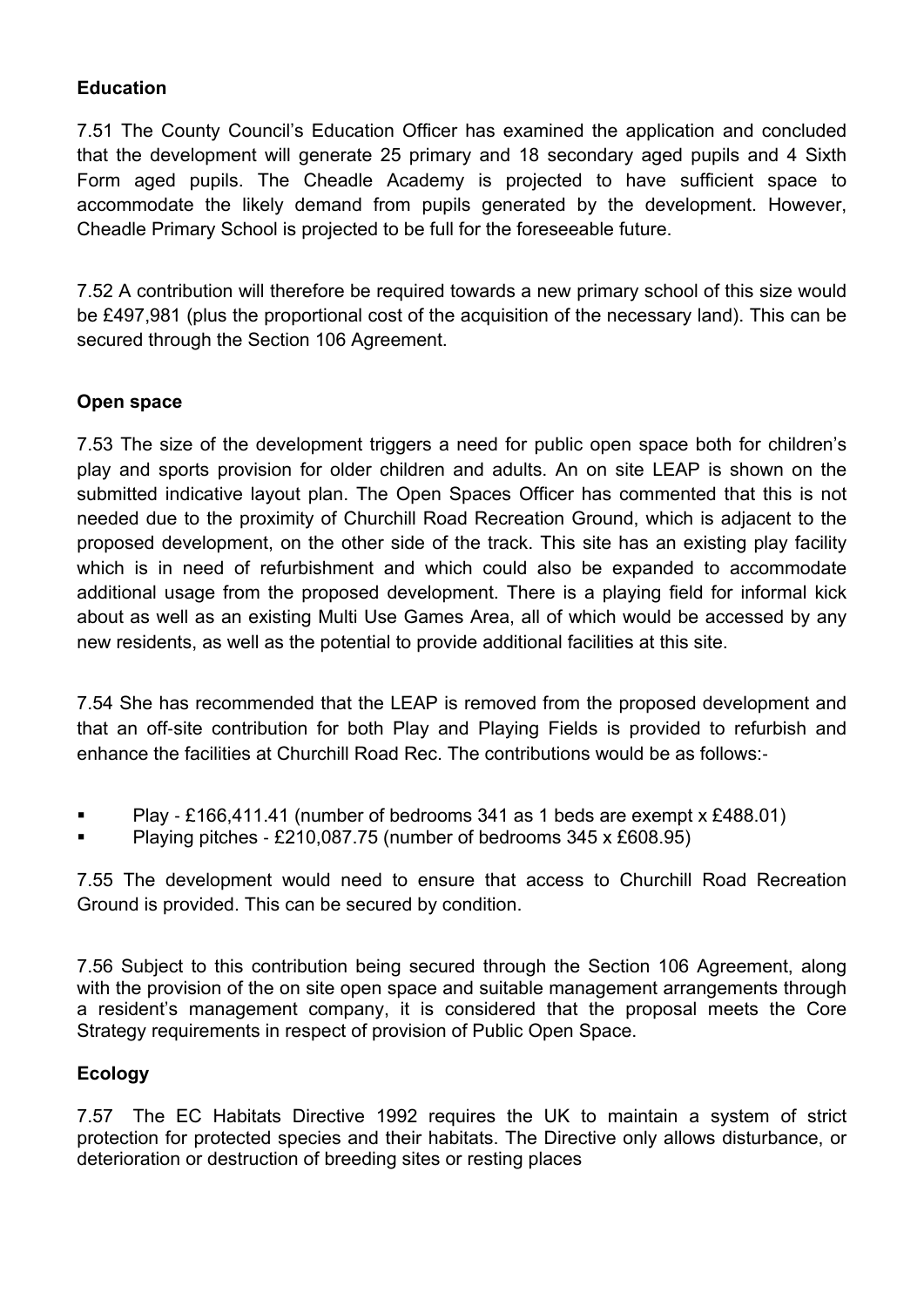(a) in the interests of public health and public safety, or for other imperative reasons of overriding public interest, including those of a social or economic nature and beneficial consequences of primary importance for the environment, and provided that there is

(b) no satisfactory alternative and

(c) no detriment to the maintenance of the species population at favourable conservation status in their natural range

7.58 The UK has implemented the Directive in the Conservation (Natural Habitats etc.) Regulations 2010 (as amended) which contain two layers of protection (i) a requirement on Local Planning Authorities to have regard to the Directive`s requirements above, and (ii) a licensing system administered by Natural England and supported by criminal sanctions.

7.59 The conservation and enhancement of the natural environment is a core principle of the NPPF where planning policies should promote the preservation, restoration and recreation of priority habitats and ecological networks. In determining planning applications, permission should be refused if significant harm resulting from development cannot be avoided, adequately mitigated or, as a last resort, compensated for. Similarly, CS Policy DC1 promotes the maintenance, enhancement, restoration and re-creation of biodiversity and geological heritage, where appropriate, in accordance with CS Policy NE1 'Biodiversity and Geological Resources'.

7.60 Amongst other matters, Policy NE1 requires that development, where it is appropriate, produces a net gain in biodiversity and ensures that any unavoidable impacts are appropriately mitigated for whilst promoting the appropriate maintenance, enhancement, restoration and/or re-creation of biodiversity through its proposed nature, scale, location and design.

7.61 Circular 6/2005 advises LPAs to give due weight to the presence of protected species on a development site to reflect EC requirements

7.62 The NPPF advises LPAs to conserve and enhance biodiversity: if significant harm resulting from a development cannot be avoided (through locating on an alternative site with less harmful impacts) or adequately mitigated, or as a last resort, compensated for, planning permission should be refused.

7.63 Natural England`s standing advice is that, if a (conditioned) development appears to fail the three tests in the Habitats Directive, then LPAs should consider whether Natural England is likely to grant a licence: if unlikely, then the LPA should refuse permission: if likely, then the LPA can conclude that no impediment to planning permission arises under the Directive and Regulations.

7.64 In this case the application is supported by a Phase I Ecological Survey which concludes that the site former factory site is a large area of hard standing, with semiimproved agricultural grassland to the north. Cecilly Brook flows north to south, along the eastern boundary of the site. The north and eastern borders are formed by woodland planting and hedgerows, by Oakamoor Road to the south, and housing to the west. Stands of *Impatiens glandulifera* (Indian Balsam) were recorded along the banks of Cecilly Brook. There are suitable habitats suitable for badgers, bats, nesting birds, otter, reptiles, water vole, and white-clawed crayfish on site. Field signs for both Water Vole and bats were recorded during this survey. Two *Alnus glutinosa* (Alder) trees were deemed suitable for roosting bats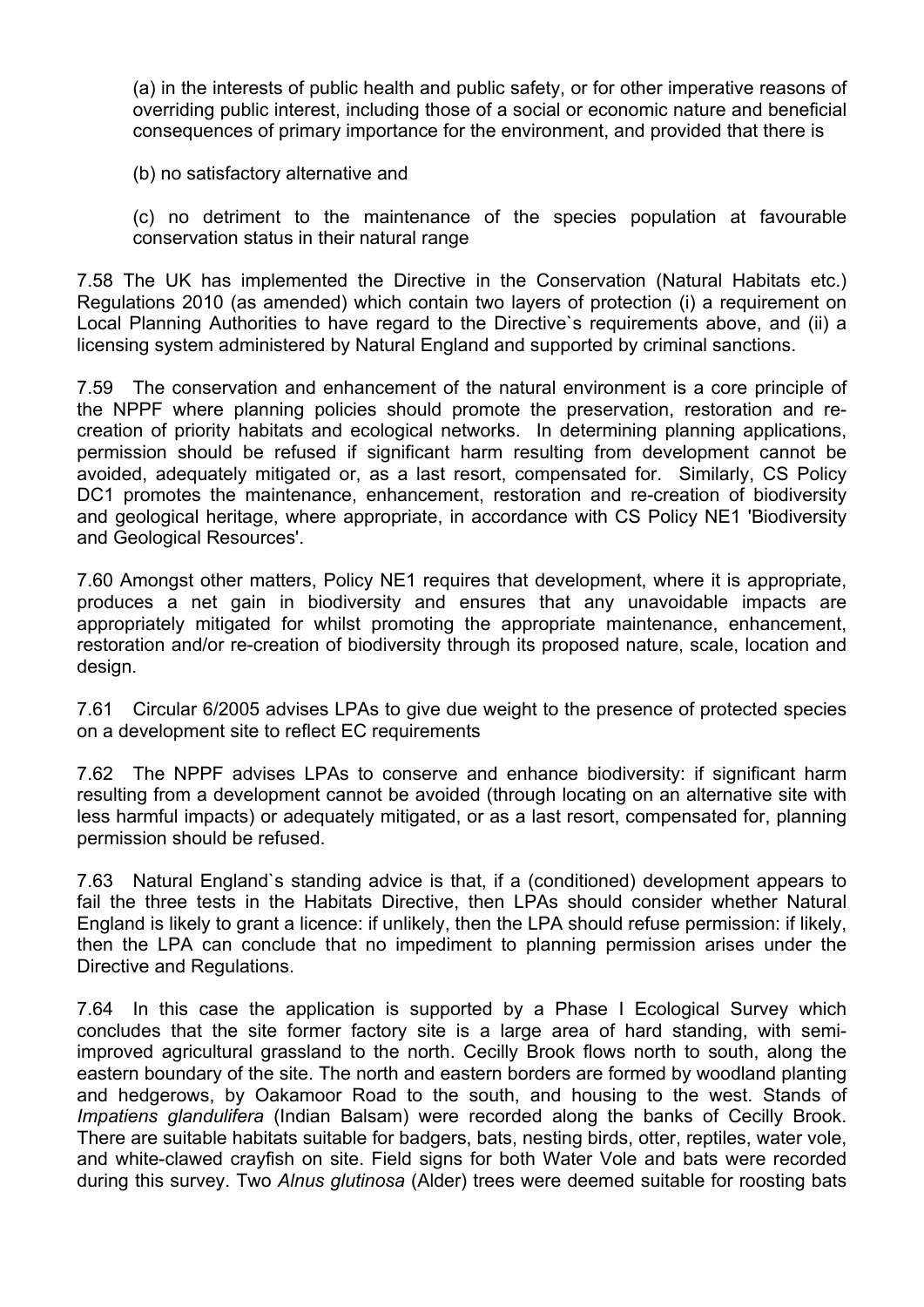within the development site and are situated along the bank of Cecilly Brook. Cecilly Brook is suitable for Water Voles, with records of the species along the brook. The detailed survey identified field signs such as burrows and latrines, including the use of a raft. Restrictions and suggested action relating to invasive plant species and protected animal species are discussed, with recommendations including further survey work.

7.65 The Council's ecologist has considered the report and initially objected to the application on the ground that biodiversity has not been properly considered. Cecilly Brook is of county importance for its population of water voles. Water voles are also priority UK and Staffordshire Biodiversity Action Plan species for conservation action. Appropriate avoidance and mitigation is required to minimise potential impacts, plus considerable habitat enhancement given the size and scale of proposed development. A riparian buffer strip has not been effectively designed to show that impacts on water voles will not arise. The distance from built development to the edge of Cecilly Brook does not provide a sufficient buffer. Staffordshire Wildlife trust and the Environment Agency objected on similar grounds.

7.66 The Ecologist has commented that a substantial ecological buffer adjacent to Cecilly Brook must include:

- Re-engineering sections removing concrete piling and reprofiling to remove any artifical channel features.
- Buffer strips that can be clearly demonstrated to mitigate pollution, runoff/flooding into Cecilly book and provide sufficient area of high quality brook-side habitat.
- The creation of ponds and back waters within the buffer strip to enhance the site for water voles.
- In-channel features to reduce flooding and increase the biodiversity value of Cecilly brook, where appropriate
- The creation of species rich grassland to enhance and add value to adjacent species rich grassland created at Cecilly Brook Local Nature Reserve. The outline feasibility layout (drawing number 1) does not show where such habitat will be created.
- A riparian corridor engineered for biodiversity mitigation and enhancement is a critical feature within the site, around which housing development should be planned. To determine the number of houses feasibile, this feature providing benefits for biodiversity and people must be designed in appropriate detail.

7.67 Further information has since been provided and the ecologist has commented that the management plan is an improvement on the previous version and welcomes the inclusion of the various comments. However, he is still concerned that that main access drive along the western boundary of the site requires a wider buffer zone between the road a Cecilly Brook. The main western access road is currently shown two-three metres from the edge of Cecilly Brook according to the plan. The Ecologist recommends a minimum 5m buffer. The Environment Agency have made similar comments and recommended a minimum of 8m buffer strip. However, this is an outline application with all matters, including layout reserved, and it is considered that the required buffer could be accommodated with maintaining the density of development proposed. It is considered that the buffer could be secured by condition.

7.68 It is noted also that Natural England has raised no objection to the proposals. On this basis it is considered that the proposals comply with Local Plan policy NE1 and the requirements of the Habitat Regulations. .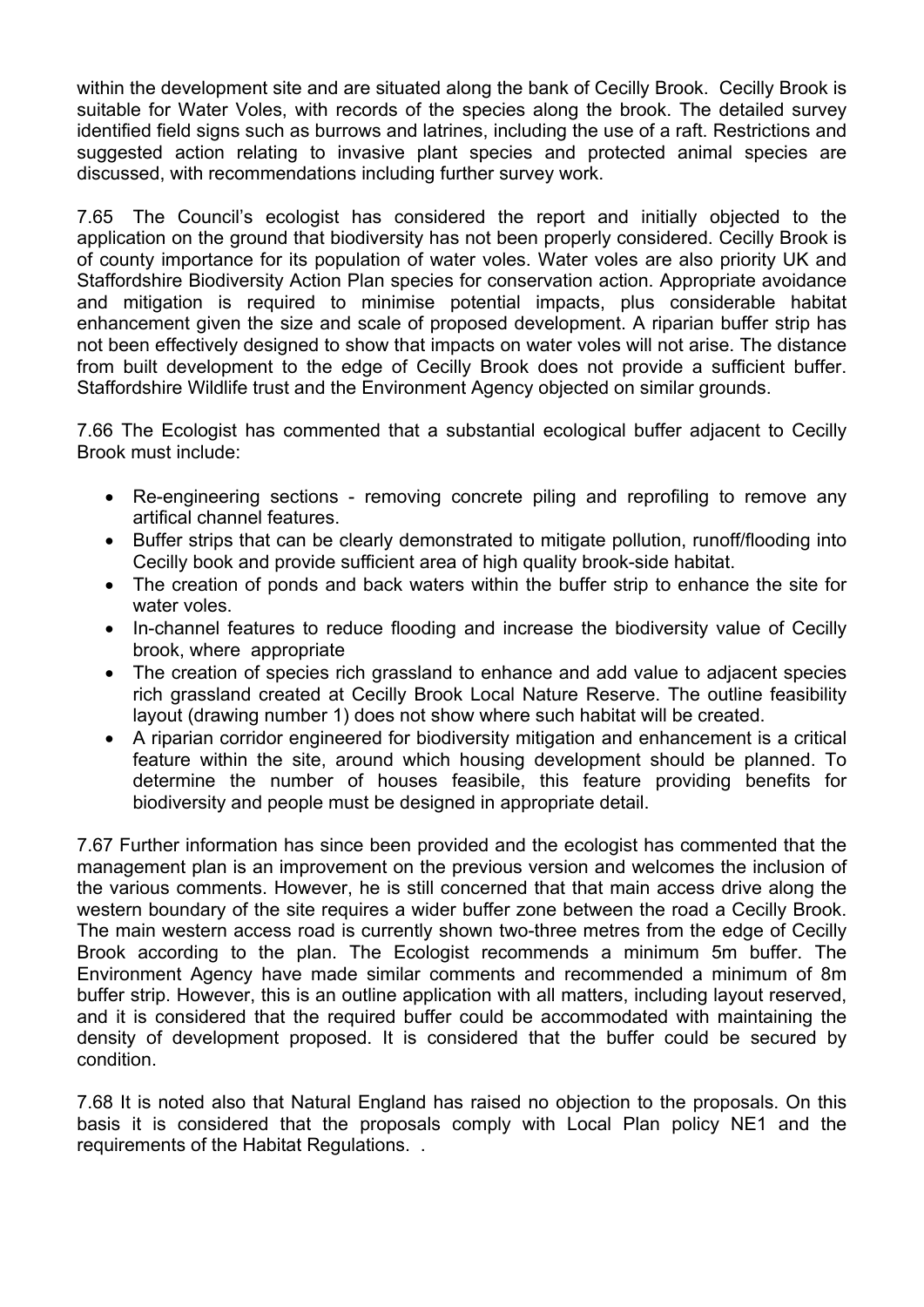# **Highway Safety and Traffic Generation.**

7.69 The Transport Assessment submitted with the application concludes that:

- *The proposed development comprises up 120 houses on the site for the former factory to be accessed from two access points; one on Oakamoor Road and the other on Churchill Road. The proposed accesses would replace the multiple informal access points from Oakamoor Road, Churchill Road and King Edward Street / Cecilly Street / Cecilly Terrace.*
- *Adequate visibility splays appear achievable at both the external site access points and at junctions shown within the indicative proposed site layout.*
- *Car parking will be provided in line with Staffordshire Moorlands standards.*
- *The indicative site layout is able to accommodate the swept path of a refuse collection vehicle.*
- *The site is in an accessible location with good potential for use of sustainable transport modes, and a range of local amenities within walking / cycling distance. A Travel Plan to encourage travel to/from the site by sustainable modes has been prepared and is submitted as a separate report as part of the planning application.*
- *No accidents have been recorded in the vicinity of the site in the most recent five-year period available.*
- *Part of the site is allocated for housing in the Local Plan Preferred Options document, which identifies that 106 units could be accommodated, reflecting the principal of the 120no. units proposed.*
- *The proposed development would result in the removal of HGV trips from the local highway network and particularly the town centre, which would have wider benefits in terms of congestion, noise and vehicle emissions.*
- *The proposed development would not have a material impact beyond the site accesses and Harborne Road / Churchill Road / King Edward Street crossroads junction, relative to the extant industrial use of the site. These junctions can accommodate the traffic generated by the development comfortably within capacity without material queueing.*
- *Staffordshire County Council's Cheadle Town Centre "Worst Case" traffic model has been run specifically to assess the impact of the development by their consultants, who concluded that the impact on the town centre would be negligible. Following this a detailed junction capacity assessment was undertaken of the mini roundabout junctions between the A521 / A522 / Leek Road / Queen Street, which supported this conclusion.*
- *It is therefore considered that the current proposals are acceptable with regard to transport*

7.70 The County Highway Engineer has examined the application. The revised Transport Assessment demonstrates that the development can be accommodated on the highway network without severe effect on the network. Accordingly he raises no objection to the proposal subject to conditions and therefore it is considered that the proposal complies with policies T1 and T2 of the Core Strategy in respect of highway safety, traffic generation, parking and sustainable transport.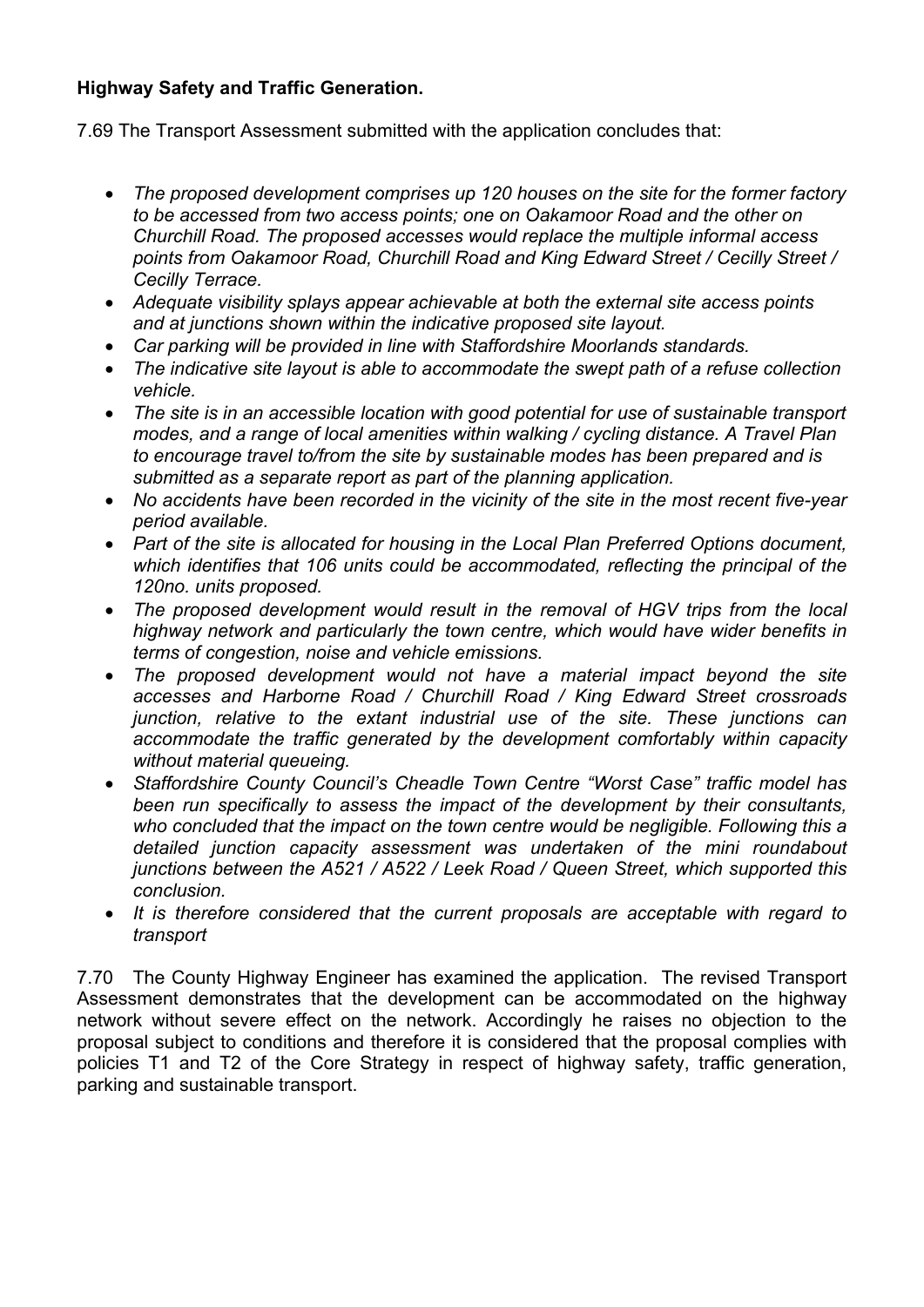# **Section 106 Contributions**

7.71 As noted throughout this report, a number of Section 106 contributions are being sought. R122(2) of the CIL regulations 2010 states that obligations should be:-

- necessary to make the development acceptable in planning terms
- directly related to the development
- fairly and reasonably related in scale and kind to the development
- 7.72 In respect of the various contributions:
	- 1. Affordable housing. There is an established need for affordable housing in the District. The affordable housing contribution would be provided on site and is also necessary to ensure that the development complies with Policy H2 of the Core Strategy.
	- 2. Provision of Open Space Contribution. The development of family housing will create a requirement for young children's play space and for sports and older children's recreation and clearly the development will generate a demand for these facilities as well. There is a deficiency of provision in the local area and therefore an off site contribution is sought. There is a nearby recreation ground which has potential for increased capacity through refurbishment and improvement. Again this is supported by Policy C2 of the Core Strategy.
	- 3. Private Residents Management Company. It is no longer Council policy to adopt maintenance liabilities of new public open space. The Management Company is necessary to maintain all open space on site including amenity greenspace, play space, incidental open space, footpaths and cycleways in a good condition after development is completed.
	- 4. The County Education Officer has confirmed that there insufficient capacity in local schools to accommodate the children associated with the development and therefore a contribution is justified. It has been calculated in accordance with the County Council standard formula and is therefore proportionate and related to the development.

### **8. CONCLUSIONS & PLANNING BALANCE**

8.1 The site is a brownfield site located within the built up area boundary of Cheadle where there is a general presumption in favour of new development The development of brownfield sites to provide new housing in sustainable locations close to the town centre is in accordance with Policy SS5c Core Strategy. As a former employment site the application must also be determined in accordance with Policy E2 of the Core Strategy which resits the redevelopment employment sites for other purposes unless it can be demonstrated that the site is no longer suitable or viable for employment use and that there are substantial planning benefits to outweigh the loss. In this case it is acknowledged that there would be substantial economic and benefits in terms of provision of housing, at a time of chronic undersupply and amenity benefits to local residents through the regeneration of the site, and removal of industrial uses. However, no information has been provided to address the first limb of the policy and demonstrate that the site is no longer viable for employment re-use and as a result there is conflict with the Core Strategy in this regard. Under the provisions of section 38(6) of the Planning and Compulsory Purchase Act 2004 which states that planning applications and appeals must be determined "*in accordance with the plan unless material considerations indicate otherwise"*.

8.2 As set out above there is some conflict with part of Policy E2 of the Development Plan. However the NPPF is a material consideration of weight. It sets out a presumption in favour of sustainable development. For decision taking it says at paragraph 11 that where those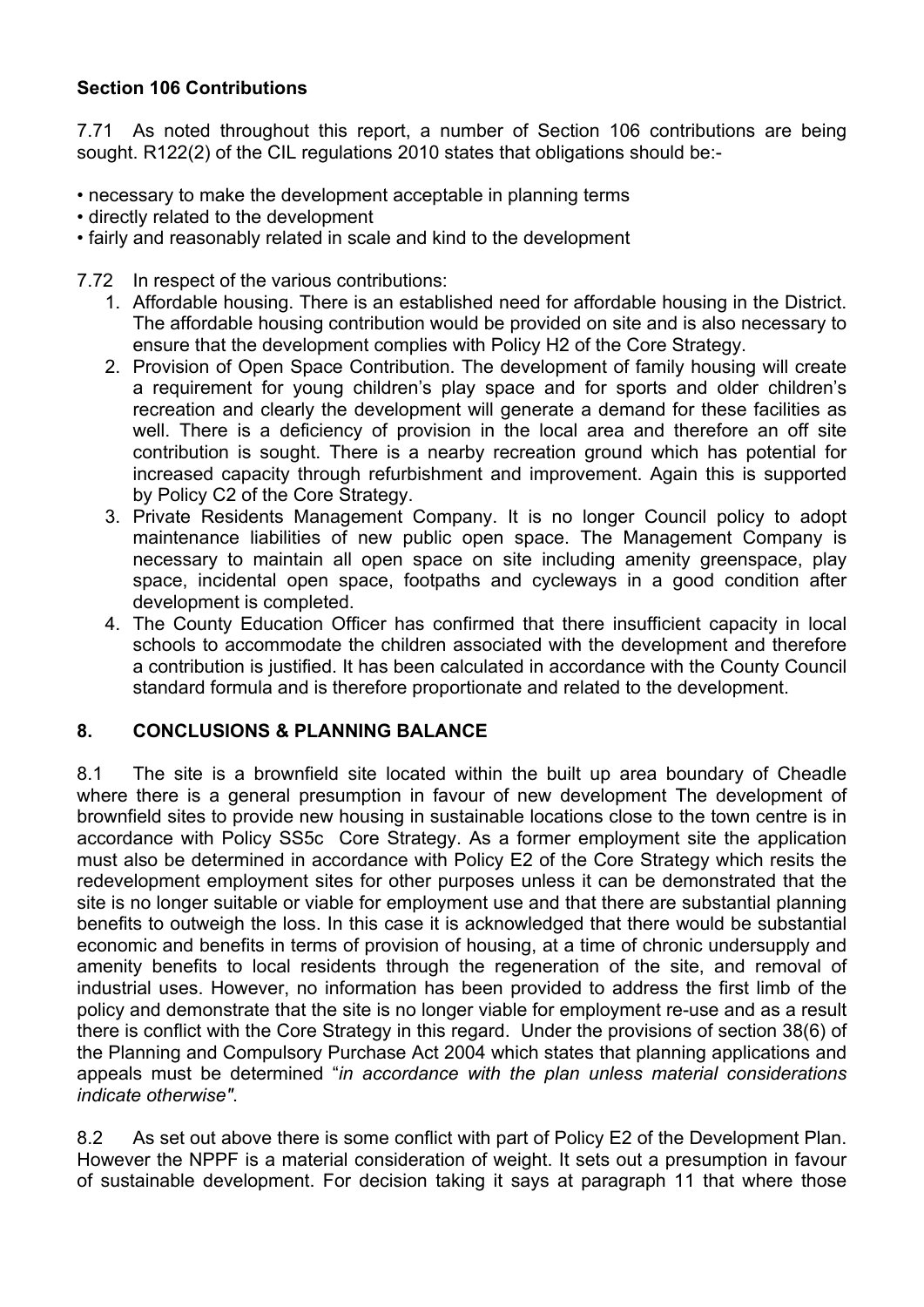polices which are the most important for determining the application are out of date, the tilted balance applies i.e that permission must be granted unless the adverse impacts of doing so would significantly and demonstrably outweigh the benefits when assessed against the policies in the Framework taken as a whole or the application of policies in this Framework that protect areas or assets of particular importance provides a clear reason for refusing the development proposed. Footnote 7 confirms that 'out of date' includes applications for the provision of housing where the LPA cannot demonstrate a 5 year supply of deliverable housing sites. That is the case here with the District having a less than 2 year supply.

8.3 In this case there are policies in the Framework that protect areas or assets of particular importance which indicate that development should be restricted and therefore the development should be approved unless there are "significant an demonstrable" adverse effects - the so called "titled balance".

8.4 In addition to seeking to significantly boosting the supply of homes, the revised NPPF places much emphasis on making effective use of land, dedicating a whole chapter to it. Paragraph 118 refers to LPA's supporting appropriate opportunities to remediate derelict and contaminated land; promote and support the development of under-utilised land and buildings, especially if this would help to meet identified needs for housing where land supply is constrained and available sites such as this, could be used more effectively. Paragraph 85 says that LPA's should also take a positive approach to applications for alternative uses of land which is currently developed but not allocated in a plan, where this would help to meet identified development needs. In particular it says LPA's should support proposals to use amongst other matters employment land for homes in areas of high housing demand, provided this would not undermine key economic sectors or sites and be compatible with other policies in the Framework. This is afforded significant weight in the overall planning balance.

8.5 The northern part of the site is included as a housing option in the Submission Version of the Local Plan with an anticipated capacity of 45 dwellings draft Policy DSC 2 - Cecilly Brook Strategic Development Area. There have been no representations received in respect of this allocation and it is a material consideration in the determination of the application, although one which attracts only limited weight at present. Nevertheless it does demonstrate a direction of travel of planning policy which is away from employment towards residential uses on this site.

8.6 The proposal would deliver economic benefits through the construction of the dwellings and once completed through extra spending power in the local economy and increased Council tax receipts. Moderate weight is attached to this. The provision of housing in circumstances of a chronic housing under supply attracts very significant weight. There are also environmental benefits associated with the re use of this long standing vacant and disused brownfield site and its remediation. Moderate weight is attached to this also.

8.7 There is no conflict with Minerals Safeguarding Policy and the site is sustainably located within 10 minutes walking time of the town centre and a range of local shops and facilities including public transport opportunities. Whilst site viability prevents the provision of full policy compliant affordable housing, the scheme will deliver some affordable units, although the precise percentage is awaiting confirmation from the Council's consultants at the time of report preparation and Members will be updated on this issue.

8.8 The scheme is acceptable in terms of contaminated land, noise and drainage. An air quality assessment was awaited at the time of report preparation but subject to this being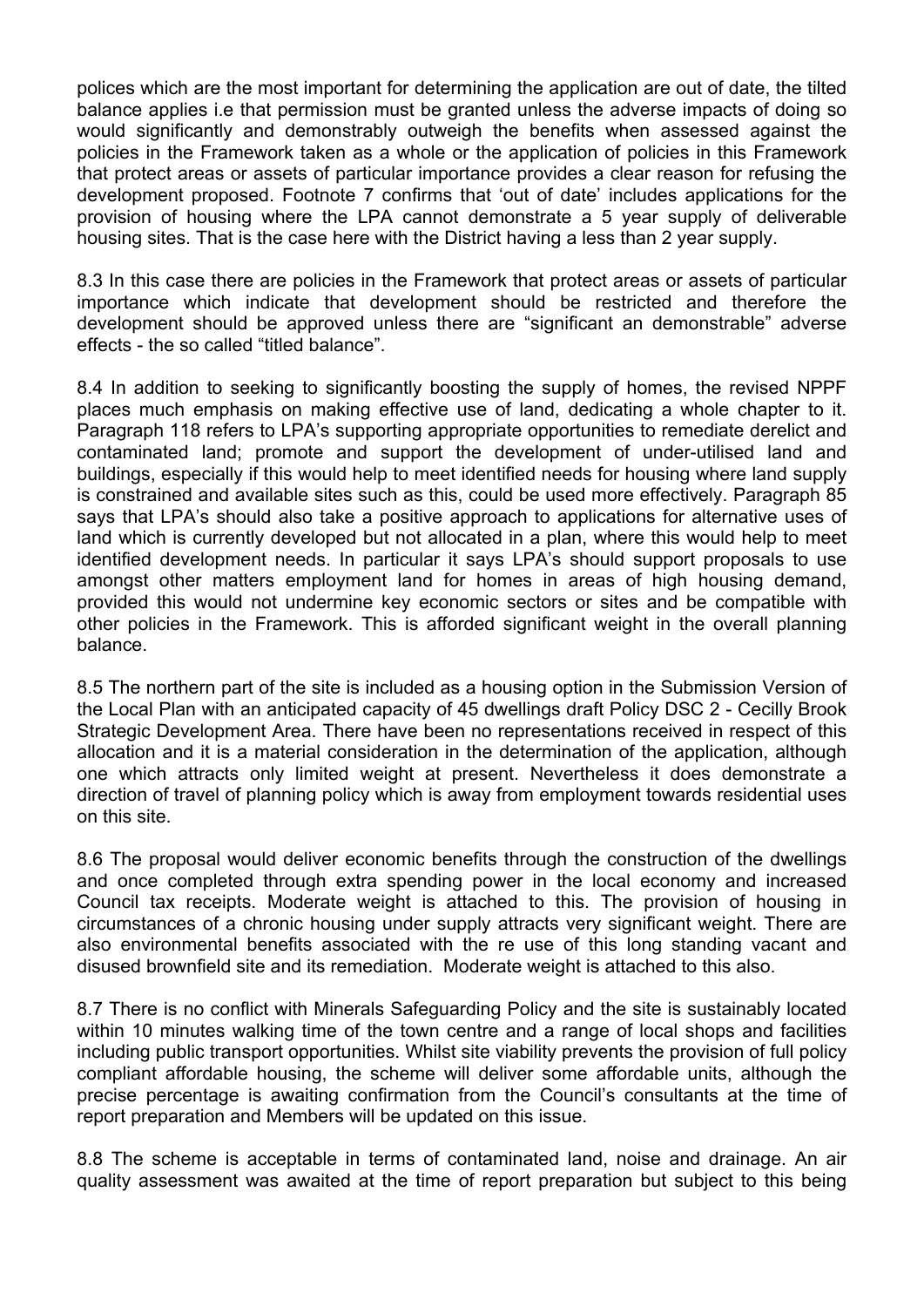provided and the Environmental Health Officer being satisfied it is considered that the proposal complies with CS Policy SD4 'Pollution and Flood Risk'.

8.9 The application is submitted in outline and matters of appearance, layout and landscape are reserved for a future application. Nevertheless based on the submitted indicative layout it is considered that a design which respects the character and appearance of the surrounding area and maintains adequate levels of amenity for existing and future occupiers can be achieved. It is therefore considered that the scheme will comply with policies SS1, H1 and DC1 of the Core Strategy as well as NPPF advice in terms of design.

8.10 The application has been considered by the Councils Arboricultural Officer who raises no objection on grounds of tree of hedgerow loss or landscape impact. He has raised a number of issues with the indicative layout. However, these can be addressed at the reserved matters stage. Accordingly the scheme complies with Policy DC3 which sets out measures to protect and enhance the local landscape and setting of settlement. The Council's Ecologist, the Environment Agency and Staffordshire Wildlife Trust have raised concerns regarding the width of the buffer zone alongside the Cecilly Brook. However, given that layout is a reserved matter this can be secured by condition addressed at a future stage.

8.11 Impacts of increased demand for education and open space can be addressed through appropriate Section 106 contributions which would be in compliance with Core Strategy Policy and the CIL Regulations.

8.12 The County Highway Engineer has examined the application who has commented that the revised Transport Assessment demonstrates that the development can be accommodated on the highway network without severe effect on the network. Accordingly he raises no objection to the proposal subject to conditions and therefore it is considered that the proposal complies with policies T1 and T2 of the Core Strategy in respect of highway safety, traffic generation, parking and sustainable transport

8.13 Having weighed all the relevant factors in the planning balance it is considered that the proposal complies with all other relevant development plan policies, there are no significant and demonstrable adverse impacts to outweigh the substantial benefits arising from residential development and, subject to the receipt of the outstanding information and confirmation of no objections from the Environmental Health Officer the application is recommended for approval.

### **9. RECOMMENDATION**

#### **A. APPROVE subject to Environmental Health Officer and Section 106 Agreement to secure:**

- **1. Affordable contribution, (% TBC)**
- **2. Housing to be transferred to and managed by a Registered Provider as set out in the defined in the Housing & Regeneration Act 2008**
- **3. Private Residents Management Company to maintain all open space on site including amenity greenspace, play space, incidental open space, footpaths and cycleways.**
- **4. Off site public open space contribution**
	- **a. Play ‐ £166,411.41 (number of bedrooms 341 as 1 beds are exempt x £488.01)**
	- **b. Playing pitches ‐ £210,087.75 (number of bedrooms 345 x £608.95)**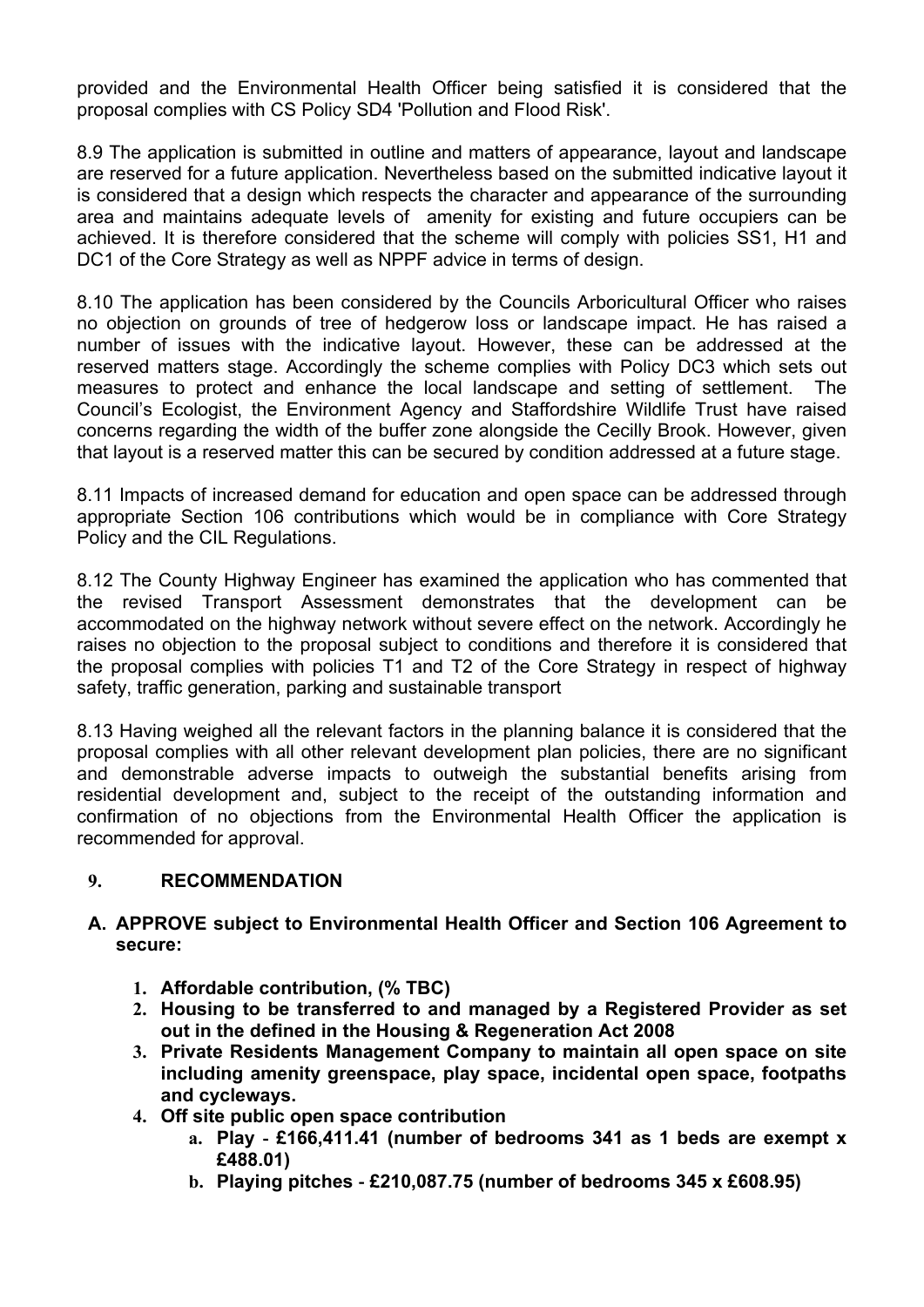**Education Contribution: £386.085 for primary education, 497,981 (plus the proportional cost of the acquisition of the necessary land – Amount TBC).**

**And the following conditions:**

**1. The development hereby permitted shall be begun either before the expiration of three years from the date of this permission or before the expiration of two years from the date of approval of the last of the reserved matters.**

**Reason:- To comply with Section 51 of the Planning and Compulsory Purchase Act 2004.**

**2. Application for approval of the reserved matters shall be made to the Local Planning Authority before the expiration of three years from the date of this permission and thereafter the development shall only be carried out in accordance with the details as approved.**

**Reason:- To comply with Section 51 of the Planning and Compulsory Purchase Act 2004.**

**3. Details of the appearance, landscaping, layout, and scale, (hereinafter called "the reserved matters") shall be submitted to and approved in writing by the Local Planning Authority before any development is commenced and thereafter the development shall only be carried out in accordance with the details as approved.**

**Reason:- To comply with Section 51 of the Planning and Compulsory Purchase Act 2004 and Articles 4 and 5 of The Town and Country Planning (Development Management Procedure) (England) Order 2015.**

**4. The development hereby approved shall be carried out in accordance with the following approved drawings and documents (Location Plan) and shall be in general accordance with the indicative site plan**

**Reason: For the avoidance of doubt.**

**5. The reserved matters application(s) shall be based on the Nationally Described Space Standards** 

**Reason: - To ensure dwellings of adequate size in line with national policy**

**6. The mix of units at reserved matters shall reflect the Council's Strategic Housing Market Assessment**

**Reason: - To ensure an appropriate mix of units**

**7. No phase of the development hereby permitted shall take place until a Demolition and Construction and Environmental Method Statement has been submitted to and approved in writing by the Local Planning Authority, which shall include the following details:-**

- **I. the hours of work, which shall not exceed the following: Construction and associated deliveries to the site shall not take place outside 08:00 to 18:00 hours Mondays to Fridays, and 08:00 to 13:00 hours on Saturdays, nor at any time on Sundays or Bank Holiday;**
- **II. the arrangements for prior notification to the occupiers of potentially affected properties;**
- **III. the responsible person (e.g. site manager / office) who could be contacted in the event of complaint;**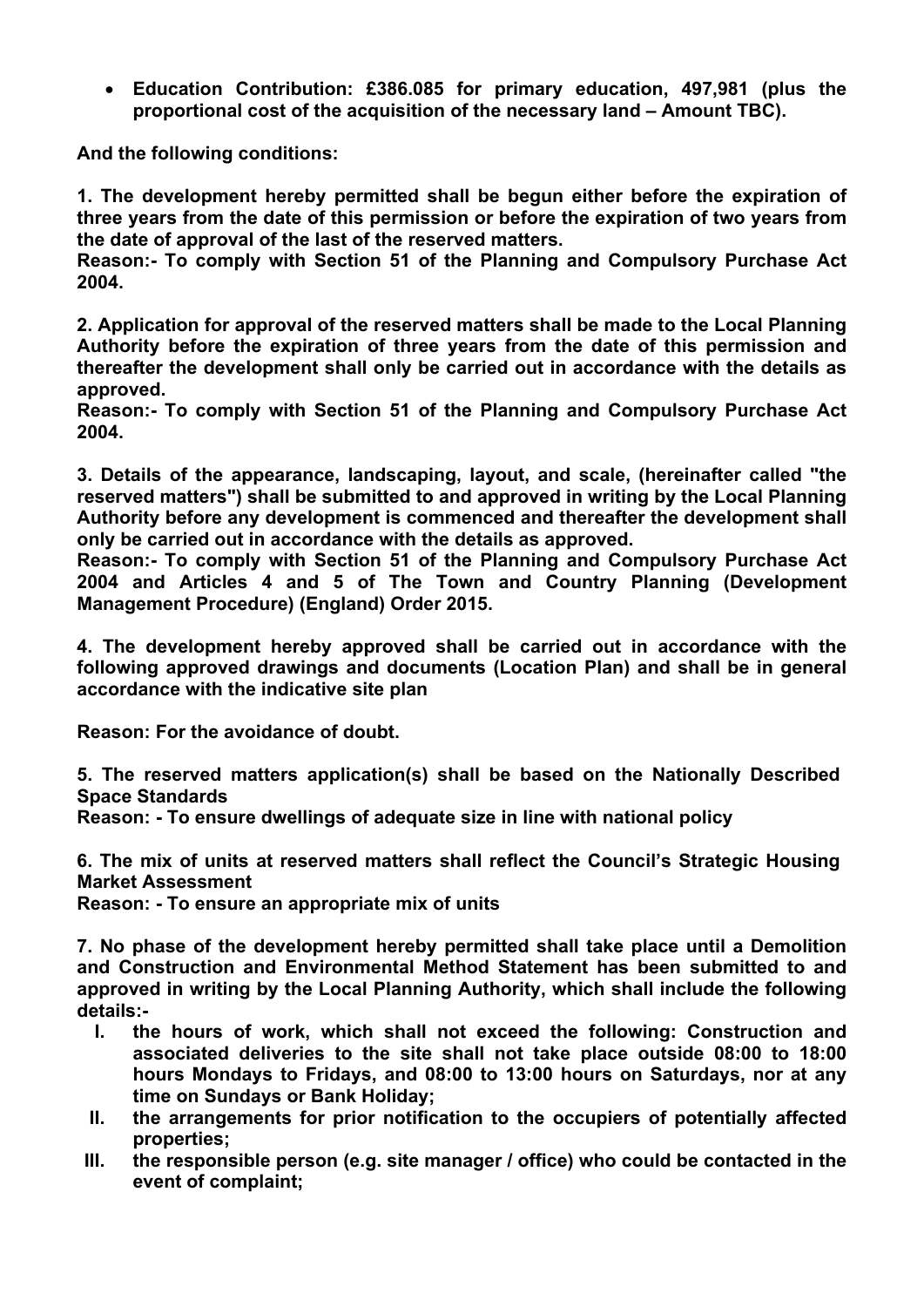- **IV. a scheme to minimise dust emissions arising from construction activities on the site. The scheme shall include details of all dust suppression measures and the methods to monitor emissions of dust arising from the development. The approved dust suppression measures shall be maintained in a fully functional condition for the duration of the construction phase;**
- **V. a scheme for recycling/disposal of waste resulting from the construction works;**
- **VI. the parking of vehicles of site operatives and visitors;**
- **VII. the loading and unloading of plant and materials;**
- **VIII. the storage of plant and materials used in constructing the development;**
- **IX. the erection and maintenance of security hoarding including decorative displays and facilities for public viewing, where appropriate;**
- **X. details of measures to protect the public footpaths and amenity of users of the pubic footpaths crossing the site during the construction works.**

**All works shall be carried out in accordance with the approved details. Any alteration to this Plan shall be approved in writing by the Local Planning Authority prior to any deviation from it.**

**Reason:** *To protect the amenities of the area.*

**8. The development hereby permitted, shall take place until a further intrusive site investigation and risk assessment has been completed in accordance with a scheme to be agreed by the Local Planning Authority to assess the nature and extent of any contamination on the site. The investigation and risk assessment shall be undertaken by competent persons and accordance with DEFRA and the Environment Agency's 'Model Procedures for the Management of Land Contamination, CLR 11. The assessment should include;**

**(i) A survey of the extent, scale and nature of any contamination;**

- **(ii) An assessment of the potential risks to:**
	- o **Human health**
	- o **Property (existing or proposed) including buildings, crops, livestock, pets, woodland, service lines and pipes;**
	- o **Adjoining land;**
	- o **Ground and surface waters;**
	- o **Ecological systems; and,**
	- o **Archaeological sites and ancient monuments.**

**(iii)An appraisal of remedial options, and proposal of the preferred option(s).**

**A written report of the findings shall be submitted and agreed in writing with the Local Planning Authority prior to the commencement of the development.**

**9. No phase of the development hereby permitted, except for works of site clearance and demolition (not to include break up or removal of hardstanding or other excavation) shall take place until a detailed remediation strategy giving full details of the remediation measures required and how they are to be undertaken has been submitted and approved, in writing, by the Local Planning Authority. The remediation strategy shall be produced by competent persons and should include:**

- **(i) A summary of the results of the site investigation and the detailed risk assessment and options appraisal referred to in condition (X).**
- **(ii) A remediation strategy giving full details of all works to be undertaken, proposed remediation objectives and remediation criteria, timetable of works and site management procedures.**
- **(iii)A verification plan providing details of the data that will be collected in order to demonstrate that the works set out in the remediation strategy are complete and**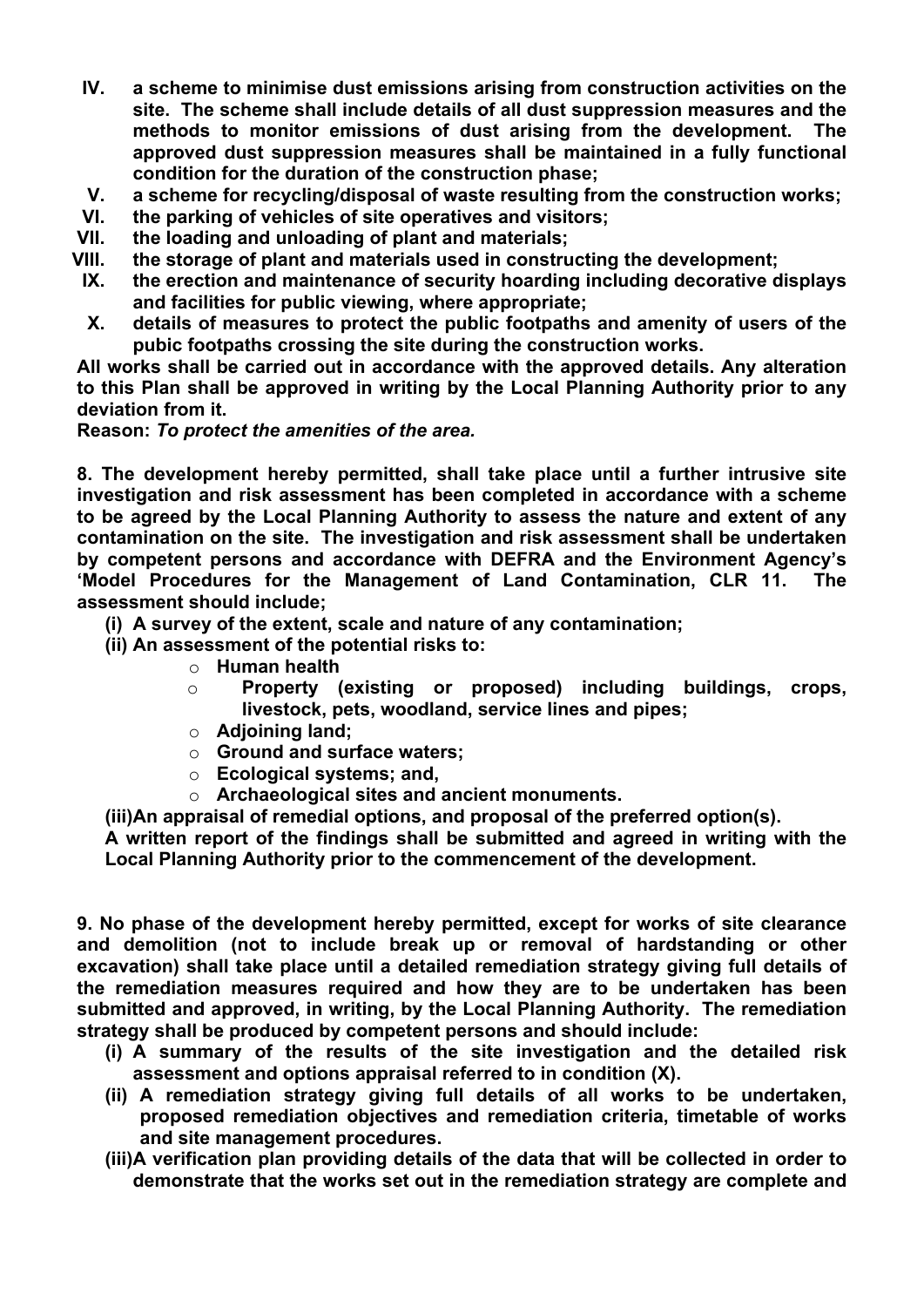**identifying any requirements for longer-term monitoring of pollutant linkages, maintenance and arrangements for contingency action.**

**The remediation scheme shall be fully implemented as approved and subsequently maintained in accordance with the timing/phasing arrangements embodied within the scheme. The strategy must ensure that the site will not qualify as contaminated land under Part 2A of the Environmental Protection Act 1990 in relation to the intended use of the land after remediation.**

**10 No occupation of any phase of the permitted development shall take place until a verification report demonstrating completion of works set out in the approved remediation strategy and the effectiveness of the remediation shall be submitted to and approved, in writing, by the Local Planning Authority. The report shall include results of sampling and monitoring carried out in accordance with the approved verification plan to demonstrate that the site remediation criteria have been met. It shall also include any plan (a "long-term monitoring and maintenance plan") for longer-term monitoring of pollutant linkages, maintenance and arrangements for contingency action, as identified in the verification plan. The long-term monitoring and maintenance plan shall be implemented as approved for each phase.**

**11. In the event that contamination is found at any time when carrying out the approved development that was not previously identified it must be reported in writing immediately to the Local Planning Authority. An investigation and risk assessment must be undertaken in accordance with the requirements of condition (X) , and where remediation is necessary a remediation scheme must be prepared in accordance with the requirements of condition (20), which is subject to the approval in writing of the Local Planning Authority. Following completion of measures identified in the approved remediation scheme and prior to bringing the development into first use, a verification report that demonstrates the effectiveness of the remediation carried out must be produced, and is subject to the approval in writing of the Local Planning Authority.**

**12. No soil is to be imported to the site until it has been tested for contamination and assessed for its suitability for the proposed development; a suitable methodology for testing this material should be submitted to and agreed by the Local Planning Authority prior to the soils being imported onto site. The methodology should include the sampling frequency, testing schedules, criteria against which the analytical results will be assessed (as determined by the risk assessment) and source material information. The analysis shall then be carried out and validatory evidence submitted to and approved in writing to by the Local Planning Authority.**

**Reason (common to 8-12):- To ensure that the proposed development meets the requirements of the National Planning Policy Framework in that all potential risks to human health, controlled waters and wider environment are known and where necessary dealt with via remediation and or management of those risks.**

**13. Any waste material associated with the demolition or construction shall not be burnt on site but shall be kept securely for removal to prevent escape into the environment.**

**Reason:** *To protect the amenities of the area.*

**14. The development hereby permitted shall not be occupied until such time as a scheme of Sustainable Drainage has been submitted to, and approved in writing by, the local planning authority.**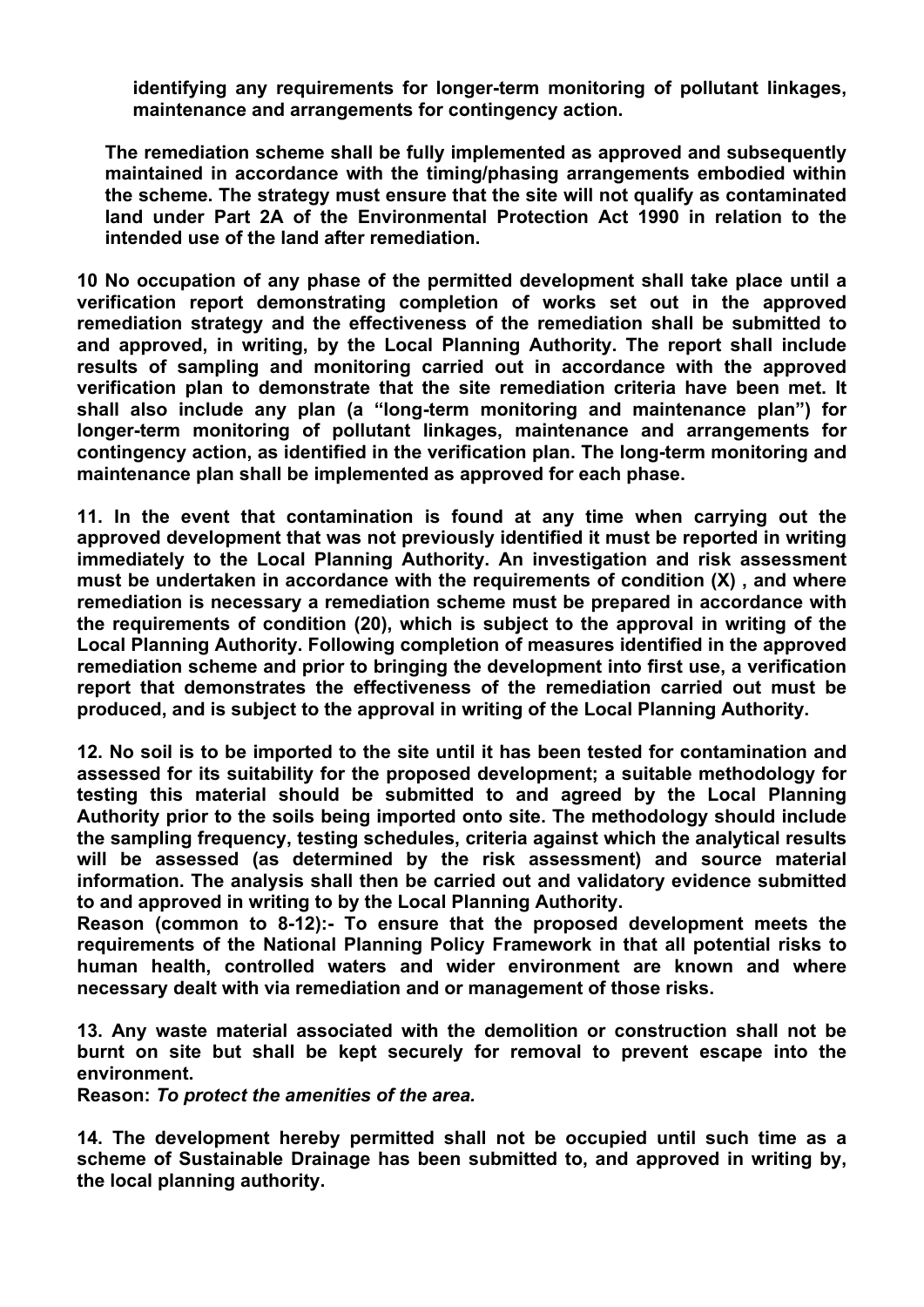**Limiting the surface water run-off generated by the entire site to the Cecilly Brook to 22l/s so that it will not increase the risk of flooding off-site.**

 **Provision of an appropriate calculated volume of attenuation flood storage on the site to a 100year + 40% standard. The current volumes may need to be revised upward if high water levels in the Cecilly Brook are taken into account.**

 **Confirm which responsible body will maintain the surface water system over the lifetime of the development according to an acceptable maintenance schedule and that is achievable.**

 **Ensure existing sewers through the site are diverted in agreement with Severn Trent.**

**Confirm what water treatment measures will be incorporated into the system.**

**The scheme shall be fully implemented and subsequently maintained, in accordance with the timing / phasing arrangements embodied within the scheme, or within any other period as may subsequently be agreed, in writing, by the local planning authority.**

**Reason To prevent flooding by ensuring the satisfactory storage of/disposal of surface water from the site.**

**15. Prior to commencement of development a Site Waste management plan shall be submitted to and agreed in writing by the Local Planning Authority. No development shall take place except in complete accordance with the approved Plan. Reason: To comply with the requirements of the Waste Local Plan**

**16. The development hereby permitted should not commence until drainage plans for the disposal of foul and surface water flows have been submitted to and approved by the Local Planning Authority. The scheme shall be implemented in accordance with the approved details before the development is first brought into use.**

*Reason:* **To ensure that the development is provided with a satisfactory means of drainage as well as to prevent or to avoid exacerbating any flooding issues and to minimise the risk of pollution**

**17 The development permitted by this planning permission shall be carried out in accordance with the approved Flood Risk Assessment (FRA) Cecilly Mill, Oakamoor Rood, Cheadle v1.1 dated 29th January 2018 and the following mitigation measures detailed within the FRA:**

**1. Finished floor levels of dwellings located within the Southern Section of the site as identified on figure 10 are set no lower than 156.47 m above Ordnance Datum (AOD).**

**2. Finished floor levels of dwellings located within the Northern Section of the site as identified on figure 10 are set no lower than 156.95 m above Ordnance Datum (AOD).**

**3. There shall be no dwellings or structures located within 8m from the top of bank of the Cecilly Brook.**

**The mitigation measures shall be fully implemented prior to occupation and subsequently in accordance with the timing / phasing arrangements embodied within the scheme, or within any other period as may subsequently be agreed, in writing, by the local planning authority.**

**Reason** *To reduce the risk of flooding to the proposed development and future occupants.*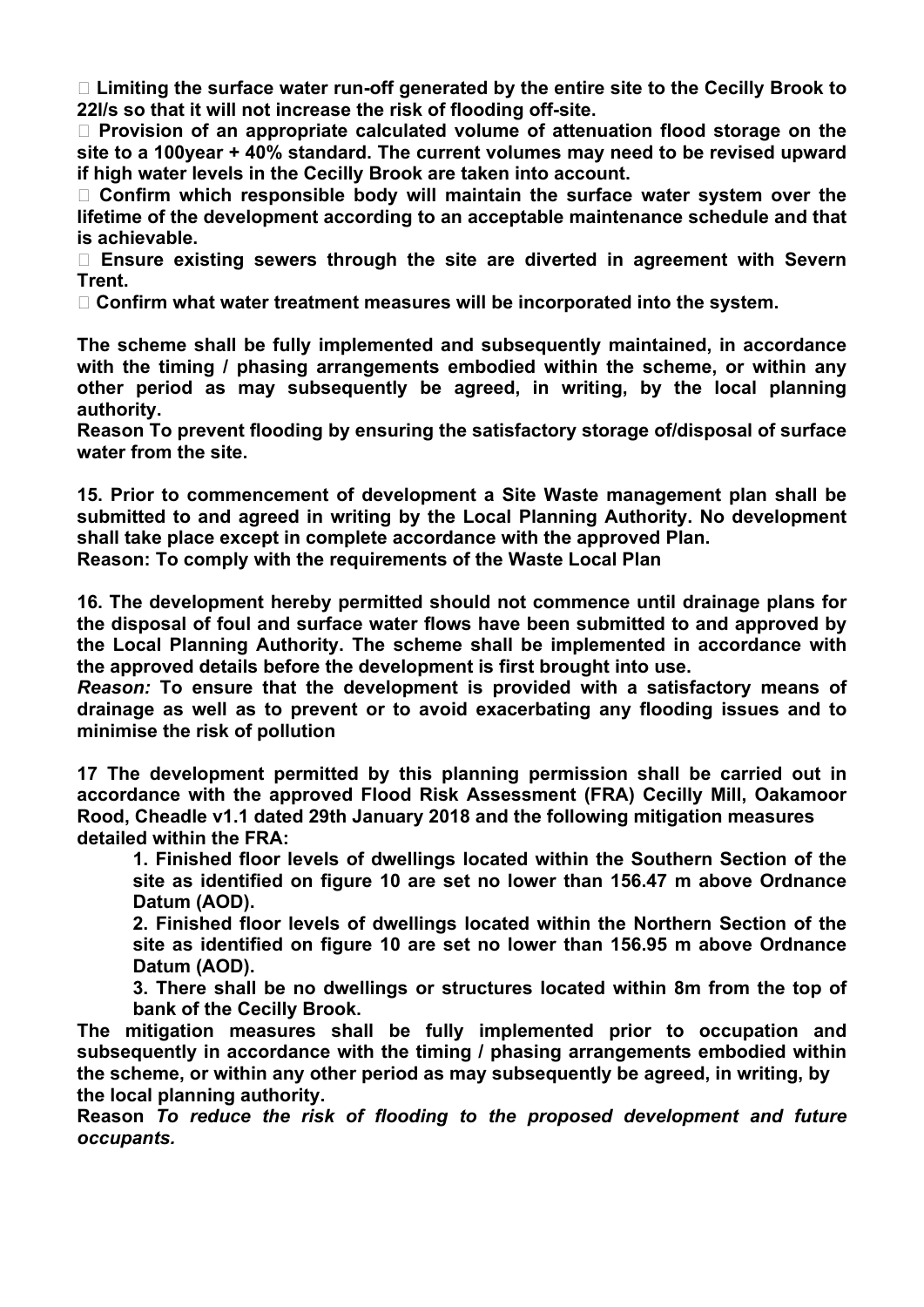**18 No development hereby approved shall be commenced until full details of the following have been submitted to and approved in writing by the Local Planning Authority:**

- **- layout and disposition of roads and buildings;**
- **- Provision of parking, turning and servicing within the site curtilage;**
- **- Means of surface water drainage;**

**- Surfacing materials;**

**- pedestrian routes and facilities to and through the site;**

**The development shall thereafter be implemented in accordance with the approved details and be completed prior to first occupation of the development.**

**Reason: In the interests of highway safety.**

**19 The development hereby permitted shall not be brought into use until details of the reinstatement of the existing site access to footway with full height kerb, which shall include the access crossing between the site and carriageway edge made redundant as a consequence of the development have been first submitted to and approved in writing by the local planning authority. The existing site access made redundant as a consequence of the development hereby approved shall thereafter be reinstated as footway with full height kerb in accordance with the approved plans. Reason: In the interests of highway safety.**

**20. The development hereby permitted shall not be brought into use until the accesses to the site have been completed.**

**Reason: In the interests of highway safety.**

**21 No development shall take place, until a Construction Method Statement has been submitted to, and approved in writing by the Local Planning Authority. The approved Statement shall be adhered to throughout the construction period. The Statement shall provide for:**

**i) a site compound with associated temporary buildings:**

**ii) the parking of vehicles of site operatives and visitors;**

**iii) loading and unloading of plant and materials;**

**iv) storage of plant and materials used in constructing the development;**

**v) wheel wash facilities.**

**vi) Road sweeper**

**Reason: In the interests of highway safety.**

**22 No mud, debris, dust or any deleterious material shall be deposited on the highway. Any mud, debris, dust or deleterious materials that is deposited shall be immediately removed.**

**Reason: In the interests of highway safety.**

**23 The development hereby permitted shall not be brought into use until the visibility splays shown on plan ref. SCP/17320/F01 have been provided. The visibility splay shall thereafter be kept free of all obstructions to visibility over a height of 600 mm above the adjacent carriageway level.**

**REASON: (common to 18- 23) To comply with NPPF Paragraph 108 (2018); to comply with SMDC Core Strategy Policy DC1, T1 and T2; in the interests of highway safety. To comply with NPPF para 102 (2018); to promote and encourage alternative means of transport. To ensure the development can be constructed without undue inconvenience to road users and residents; in the interests of highway safety Reason: In the interests of highway safety.**